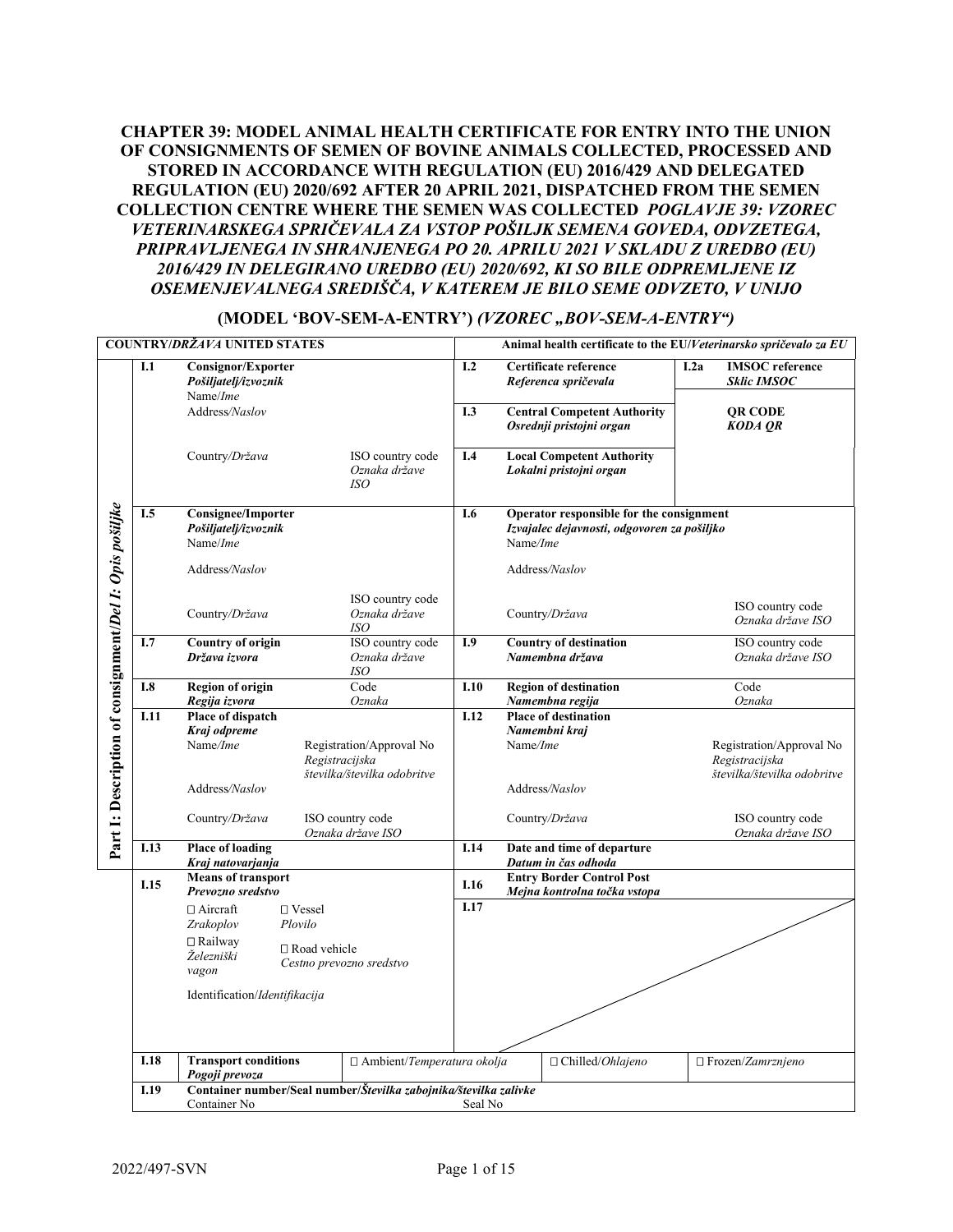|      | Številka zabojnika                   |                                              |      | Številka zalivke                           |
|------|--------------------------------------|----------------------------------------------|------|--------------------------------------------|
| I.20 | Certified as or for/S spričevalom za |                                              |      |                                            |
|      |                                      | $\Box$ Germinal products<br>Zarodni material |      |                                            |
| I.21 | $\Box$ For transit/Za tranzit        |                                              |      | $\Box$ For internal market/Za notranji trg |
|      | Third country<br>Tretja država       | ISO country code<br>Oznaka države ISO        | 1.23 |                                            |

| I.24                 | Total number of packages<br>Skupno število pakiranj |                                |                                                                                                                                             | I.25 | <b>Total quantity</b><br>Skupna količina             |       | I.26                                                         |                      |
|----------------------|-----------------------------------------------------|--------------------------------|---------------------------------------------------------------------------------------------------------------------------------------------|------|------------------------------------------------------|-------|--------------------------------------------------------------|----------------------|
| I.27                 | Description of consignment/ Opis pošiljke           |                                |                                                                                                                                             |      |                                                      |       |                                                              |                      |
| CN code<br>Oznaka KN |                                                     | <b>Species</b><br><i>Vrsta</i> | Subspecies/Category<br>Podvrsta/kategorija                                                                                                  |      |                                                      |       | Identification number<br>Identifikacijska številka           | Quantity<br>Količina |
| Type<br><b>Vrsta</b> |                                                     |                                | Approval or registration<br>number of<br>plant/establishment/centre<br>Številka odobritve ali<br>registracijska številka<br>obrata/središča |      | Identification<br>mark<br>Identifikacijska<br>oznaka | Datum | Date of collection/production<br>odvzema/zbiranja/pridobitve | Test<br>Test         |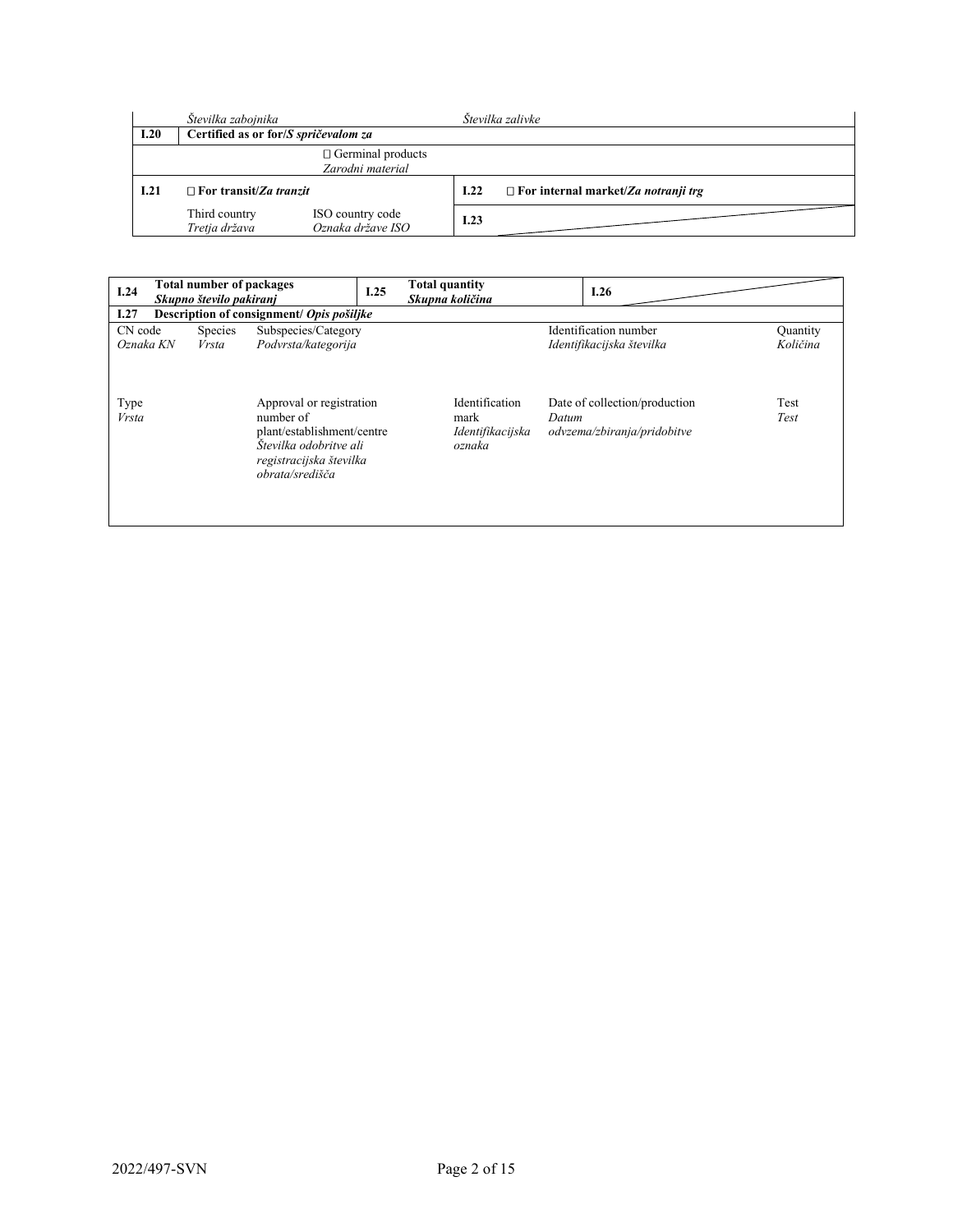|                                          | II. Health information/Podatki o zdravstvenem stanju |                                                                                                                                                                        |                                                                                                                                                                                                                                                                                                                                                                                                                             |                                                                                                                                                                                               | Certificate reference<br>Referenca spričevala | II.b | <b>IMSOC</b> reference<br><b>Sklic IMSOC</b> |  |  |  |  |
|------------------------------------------|------------------------------------------------------|------------------------------------------------------------------------------------------------------------------------------------------------------------------------|-----------------------------------------------------------------------------------------------------------------------------------------------------------------------------------------------------------------------------------------------------------------------------------------------------------------------------------------------------------------------------------------------------------------------------|-----------------------------------------------------------------------------------------------------------------------------------------------------------------------------------------------|-----------------------------------------------|------|----------------------------------------------|--|--|--|--|
|                                          |                                                      |                                                                                                                                                                        | I, the undersigned official veterinarian, hereby certify that:                                                                                                                                                                                                                                                                                                                                                              |                                                                                                                                                                                               |                                               |      |                                              |  |  |  |  |
|                                          |                                                      |                                                                                                                                                                        | Podpisani uradni veterinar potrjujem, da:                                                                                                                                                                                                                                                                                                                                                                                   |                                                                                                                                                                                               |                                               |      |                                              |  |  |  |  |
|                                          | II.1.                                                |                                                                                                                                                                        | The semen described in Part I is intended for artificial reproduction and was obtained from donor animals<br>which originate from a third country, territory or zone thereof                                                                                                                                                                                                                                                |                                                                                                                                                                                               |                                               |      |                                              |  |  |  |  |
|                                          | II. I.                                               | seme, opisano v delu I, je namenjeno za umetno reprodukcijo in je bilo pridobljeno od živali darovalk, ki<br>izvirajo iz tretje države, z njenega ozemlja ali območja: |                                                                                                                                                                                                                                                                                                                                                                                                                             |                                                                                                                                                                                               |                                               |      |                                              |  |  |  |  |
|                                          |                                                      | II.1.1.                                                                                                                                                                | authorised for entry into the Union of semen of bovine animals and listed in Annex IX to<br>Commission Implementing Regulation (EU) 2021/404;                                                                                                                                                                                                                                                                               |                                                                                                                                                                                               |                                               |      |                                              |  |  |  |  |
|                                          |                                                      | II.1.1.                                                                                                                                                                | s katerega je dovoljen vstop semena goveda v Unijo in je na seznamu v Prilogi IX k Izvedbeni<br>uredbi Komisije (EU)2021/404;                                                                                                                                                                                                                                                                                               |                                                                                                                                                                                               |                                               |      |                                              |  |  |  |  |
|                                          | $^{(l)}$ either [II.1.2.                             |                                                                                                                                                                        | where foot-and-mouth disease was not reported for a period of at least 24 months immediately<br>prior to collection of the semen and until its date of dispatch;                                                                                                                                                                                                                                                            |                                                                                                                                                                                               |                                               |      |                                              |  |  |  |  |
|                                          | $^{(1)}$ bodisi [II.1.2.                             |                                                                                                                                                                        | na katerem slinavka in parkljevka ni bila prijavljena vsaj 24 mesecev neposredno pred<br>odvzemom semena in do datuma njegove odpreme;]                                                                                                                                                                                                                                                                                     |                                                                                                                                                                                               |                                               |      |                                              |  |  |  |  |
|                                          |                                                      | $^{(1)}$ or [II.1.2.                                                                                                                                                   | where foot-and-mouth disease was not reported for a period starting on the date $^{(2)}$<br>(insert date dd/mm/yyyy) immediately prior to collection of the semen and until its date of<br>dispatch;]                                                                                                                                                                                                                       |                                                                                                                                                                                               |                                               |      |                                              |  |  |  |  |
|                                          |                                                      | $^{(1)}$ ali [II.1.2.                                                                                                                                                  | na katerem slinavka in parkljevka ni bila prijavljena od dne <sup>(2)</sup> (vstaviti datum<br>dd/mm/llll) neposredno pred odvzemom semena in do datuma njegove odpreme;]                                                                                                                                                                                                                                                   |                                                                                                                                                                                               |                                               |      |                                              |  |  |  |  |
|                                          |                                                      | II.1.3.                                                                                                                                                                | where infection with rinderpest virus, infection with Rift Valley fever virus, contagious bovine<br>pleuropneumonia and lumpy skin disease were not reported for a period of at least 12 months<br>immediately prior to collection of the semen and until its date of dispatch;                                                                                                                                             |                                                                                                                                                                                               |                                               |      |                                              |  |  |  |  |
|                                          |                                                      | II.1.3.                                                                                                                                                                | semena in do datuma njegove odpreme;                                                                                                                                                                                                                                                                                                                                                                                        | na katerem okužba z virusom goveje kuge, okužba z virusom mrzlice doline Rift, pljučna kuga<br>govedi in vozličasti dermatitis niso bili prijavljeni vsaj 12 mesecev neposredno pred odvzemom |                                               |      |                                              |  |  |  |  |
| Part II: Certification Del II: Potrditev | II.1.4.                                              |                                                                                                                                                                        | where no vaccination against foot-and-mouth disease, infection with rinderpest virus, infection<br>with Rift Valley fever virus and contagious bovine pleuropneumonia has been carried out for a<br>period of at least 12 months immediately prior to collection of the semen and until its date of<br>dispatch, and no vaccinated animals entered into the third country, territory or zone thereof<br>during that period. |                                                                                                                                                                                               |                                               |      |                                              |  |  |  |  |
|                                          |                                                      | II.1.4.                                                                                                                                                                | na katerem je bilo cepljenje proti slinavki in parkljevki, okužbi z virusom goveje kuge, okužbi z<br>virusom mrzlice doline Rift in pljučni kugi govedi izvedeno vsaj 12 mesecev neposredno pred<br>odvzemom semena in do datuma njegove odpreme, v navedenem obdobju pa v tretjo državo, na<br>njeno ozemlje ali območje ni vstopila nobena cepljena žival;                                                                |                                                                                                                                                                                               |                                               |      |                                              |  |  |  |  |
|                                          | II.2.                                                |                                                                                                                                                                        | The semen described in Part I was obtained from donor animals which, before the commencement of the<br>quarantine referred to in point II.4.8., originate from establishments                                                                                                                                                                                                                                               |                                                                                                                                                                                               |                                               |      |                                              |  |  |  |  |
|                                          | II.2.                                                | izvirale z obratov:                                                                                                                                                    | seme, opisano v delu I, je bilo pridobljeno od živali darovalk, ki so pred začetkom karantene iz točke II.4.8                                                                                                                                                                                                                                                                                                               |                                                                                                                                                                                               |                                               |      |                                              |  |  |  |  |
|                                          | II.2.1.                                              |                                                                                                                                                                        | situated in an area where foot-and-mouth disease has not been reported within a 10-km radius<br>centred on the establishment for a period of at least 30 days and in which foot-and-mouth disease<br>has not been reported during a period of at least 3 months, and                                                                                                                                                        |                                                                                                                                                                                               |                                               |      |                                              |  |  |  |  |
|                                          |                                                      |                                                                                                                                                                        | $^{(1)}$ either [they were not vaccinated against foot-and-mouth disease;]                                                                                                                                                                                                                                                                                                                                                  |                                                                                                                                                                                               |                                               |      |                                              |  |  |  |  |
|                                          |                                                      |                                                                                                                                                                        | $^{(l)}$ or [they were vaccinated against foot-and-mouth disease during the period of 12 months prior to<br>the date of collection of the semen but not during the period of the last 30 days immediately<br>prior to the date of collection of the semen, and 5 % (with a minimum of five straws) of each<br>quantity of semen taken from a donor animal at any time is submitted to a virus isolation test                |                                                                                                                                                                                               |                                               |      |                                              |  |  |  |  |
|                                          |                                                      | II.2.1.                                                                                                                                                                | for foot-and-mouth disease with negative results;]<br>ki so na območju, na katerem v polmeru 10 km od središča obrata vsaj 30 dni in zadnje 3 mesece<br>ni bila prijavljena slinavka in parkljevka, in                                                                                                                                                                                                                      |                                                                                                                                                                                               |                                               |      |                                              |  |  |  |  |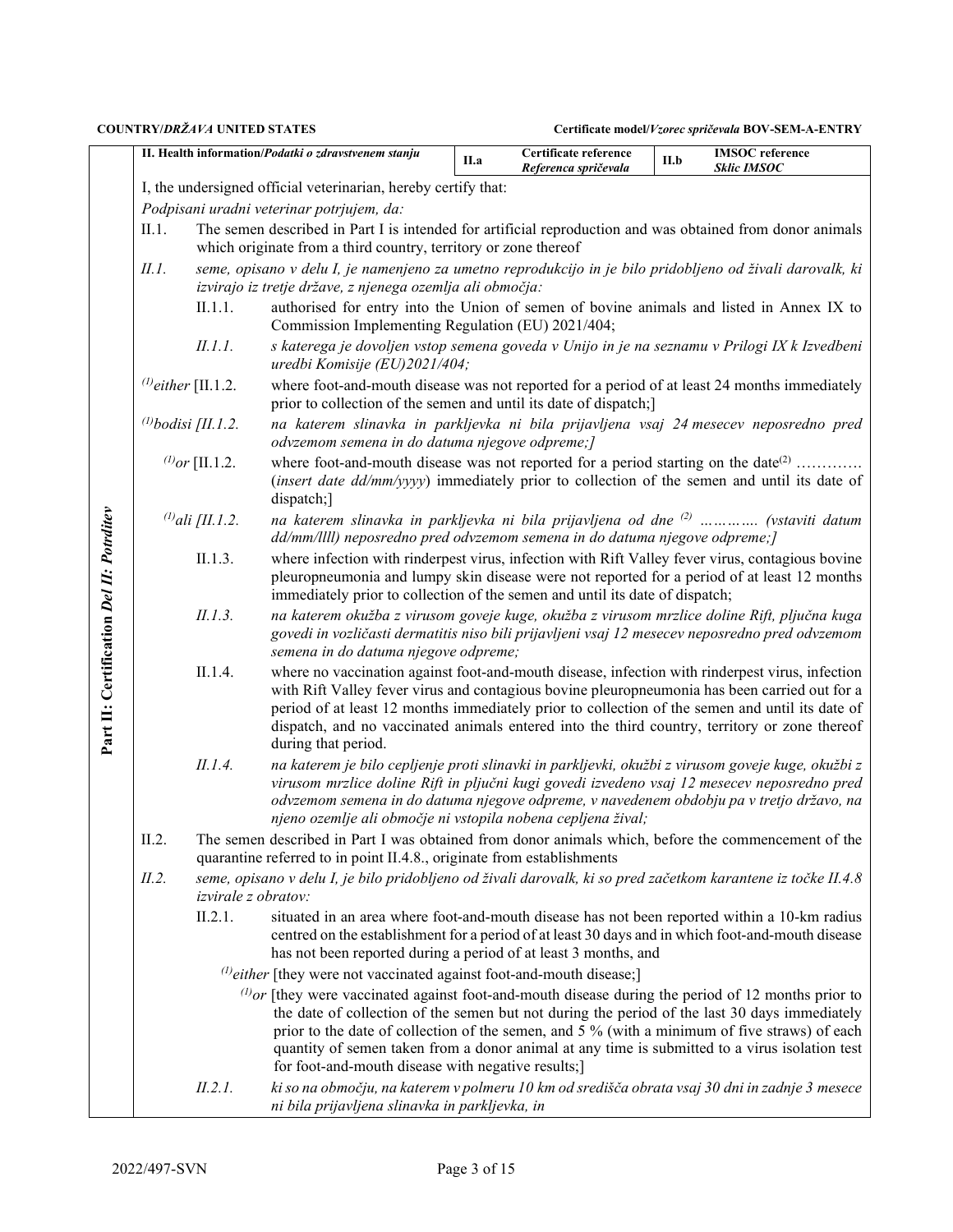|                          | $^{(1)}$ bodisi [niso bile cepljene proti slinavki in parkljevki;]                                                                                                                                                                                                                                                                                                                      |
|--------------------------|-----------------------------------------------------------------------------------------------------------------------------------------------------------------------------------------------------------------------------------------------------------------------------------------------------------------------------------------------------------------------------------------|
|                          | <sup>(1)</sup> ali [so bile cepljene proti slinavki in parkljevki v 12 mesecih pred datumom odvzema semena,<br>vendar ne v 30 dneh pred odvzemom semena, in 5 % (oz. najmanj 5 slamic) vsake količine<br>semena, ki je bilo kadar koli odvzeto pri živali darovalki, testirano s testom izolacije virusa<br>slinavke in parkljevke z negativnim rezultatom;]                            |
| II.2.2.                  | free from infection with Mycobacterium tuberculosis complex (M. bovis, M. caprae and M.<br>tuberculosis) and they have never been kept previously in any establishment of a lower health<br>status;                                                                                                                                                                                     |
| II.2.2.                  | ki so prosti okužbe s kompleksom Mycobacterium tuberculosis (M. bovis, M. caprae in<br>M. tuberculosis), in živali darovalke niso bile nikoli gojene v obratu z nižjim zdravstvenim<br>statusom;                                                                                                                                                                                        |
| II.2.3.                  | free from infection with <i>Brucella abortus</i> , <i>B. melitensis</i> and <i>B. suis</i> and they have never been<br>kept previously in any establishment of a lower health status;                                                                                                                                                                                                   |
| II.2.3.                  | ki so prosti okužbe z Brucella abortus, B. melitensis in B. suis, in živali darovalke niso bile nikoli<br>gojene v obratu z nižjim zdravstvenim statusom;                                                                                                                                                                                                                               |
| $^{(1)}$ either [II.2.4. | free from enzootic bovine leukosis and they have never been kept previously in any<br>establishment of a lower health status;]                                                                                                                                                                                                                                                          |
| (1) bodisi [II.2.4.      | ki so prosti enzootske goveje levkoze, in živali darovalke niso bile nikoli gojene v obratu z nižjim<br>zdravstvenim statusom;]                                                                                                                                                                                                                                                         |
| $^{(1)}$ or [II.2.4.     | not free from enzootic bovine leukosis and the donor animals are younger than 2 years of age<br>and have been produced by dams which have been subjected, with negative results, to a<br>serological test for enzootic bovine leukosis after removal of the animal from the dam;                                                                                                        |
| $^{(1)}$ ali [II.2.4.    | ki niso prosti enzootske goveje levkoze, in živali darovalke so mlajše od dveh let ter so jih skotile<br>matere, ki so bile po ločitvi navedene živali serološko testirane za enzootsko govejo levkozo z<br>negativnim rezultatom;]                                                                                                                                                     |
| $^{(1)}$ or [II.2.4.     | not free from enzootic bovine leukosis and the donor animals have reached the age of 2 years<br>and have been subjected, with a negative result, to a serological test for enzootic bovine<br>leukosis;]                                                                                                                                                                                |
| $^{(1)}$ ali [II.2.4.    | ki niso prosti enzootske goveje levkoze, in živali darovalke so stare najmanj dve leti in so bile<br>serološko testirane za enzootsko govejo levkozo z negativnim rezultatom;]                                                                                                                                                                                                          |
| $^{(1)}$ either [II.2.5. | free from infectious bovine rhinotracheitis/infectious pustular vulvovaginitis and they have<br>never been kept previously in any establishment of a lower health status;]                                                                                                                                                                                                              |
| (1) bodisi [II.2.5.      | ki so prosti infekcioznega bovinega rinotraheitisa/infekcioznega pustularnega vulvovaginitisa,<br>in živali darovalke niso bile nikoli gojene v obratu z nižjim zdravstvenim statusom;]                                                                                                                                                                                                 |
| $^{(1)}$ or [II.2.5.     | not free from infectious bovine rhinotracheitis/infectious pustular vulvovaginitis and the donor<br>animals have been subjected, with a negative result, to a serological test (whole virus) on a blood<br>sample;]                                                                                                                                                                     |
| $^{(1)}$ ali [II.2.5.    | infekcioznega<br>bovinega rinotraheitisa/infekcioznega<br>ki<br>niso<br>prosti<br>pustularnega<br>vulvovaginitisa, in živali darovalke so bile serološko testirane (celotni virus) na vzorcu krvi z<br>negativnim rezultatom:]                                                                                                                                                          |
| II.2.6.                  | in which surra (Trypanosoma evansi) has not been reported during the last 30 days, and                                                                                                                                                                                                                                                                                                  |
|                          | $^{(1)}$ either [surra has not been reported in the establishments during the last 2 years;]                                                                                                                                                                                                                                                                                            |
|                          | $^{(l)}$ or [surra has been reported in the establishments during the last 2 years and following the last<br>outbreak the establishments have remained under movement restrictions until                                                                                                                                                                                                |
|                          | the infected animals have been removed from the establishment, and                                                                                                                                                                                                                                                                                                                      |
|                          | the remaining animals on the establishment have been subjected to a test for surra<br>(Trypanosoma evansi) with one of the diagnostic methods provided for in Part 3 of Annex<br>I to Commission Delegated Regulation (EU) 2020/688, carried out, with negative results,<br>on samples taken at least 6 months after the infected animals have been removed from the<br>establishment.] |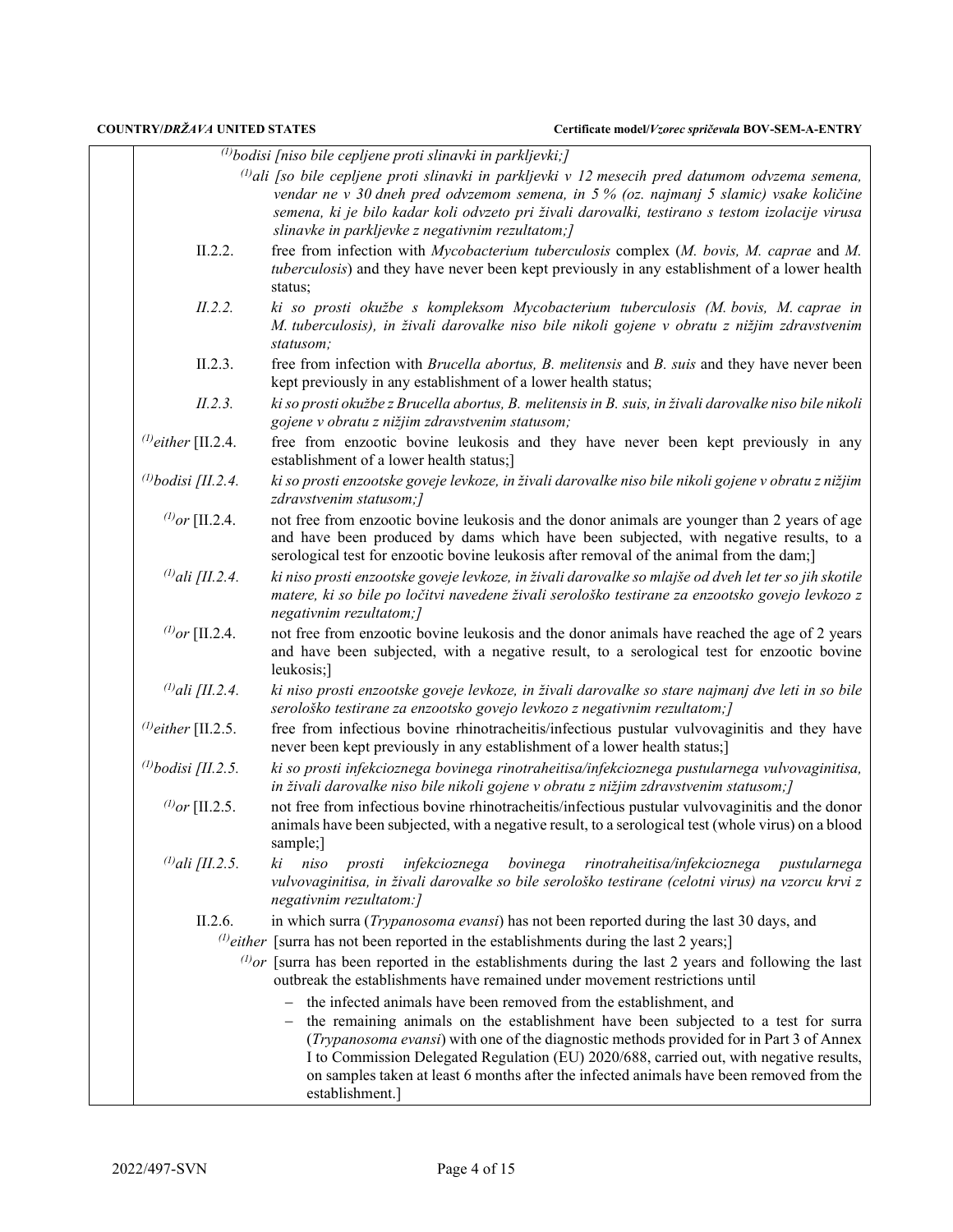|       | II.2.6.                                           |                                        | v katerih v zadnjih 30 dneh ni bila prijavljena surra (Trypanosoma evansi) in                                                                                                                                                                                                                                                |  |  |  |  |  |
|-------|---------------------------------------------------|----------------------------------------|------------------------------------------------------------------------------------------------------------------------------------------------------------------------------------------------------------------------------------------------------------------------------------------------------------------------------|--|--|--|--|--|
|       |                                                   |                                        | $\alpha^{(1)}$ bodisi [surra ni bila prijavljena v obratih v zadnjih dveh letih;]                                                                                                                                                                                                                                            |  |  |  |  |  |
|       |                                                   |                                        | $\omega$ ali [surra je bila prijavljena v obratih v zadnjih dveh letih, za obrate pa so od zadnjega izbruha<br>veljale omejitve premikov, dokler:                                                                                                                                                                            |  |  |  |  |  |
|       | okužene živali niso bile odstranjene iz obrata in |                                        |                                                                                                                                                                                                                                                                                                                              |  |  |  |  |  |
|       |                                                   |                                        | preostale živali v obratu niso bile z eno od diagnostičnih metod iz dela 3 Priloge I k<br>Delegirani uredbi Komisije (EU) 2020/688 testirane za surro (Trypanosoma evansi) z<br>negativnim rezultatom na vzorcih, odvzetih vsaj šest mesecev po odstranitvi okuženih<br>živali iz obrata;]                                   |  |  |  |  |  |
| II.3. |                                                   | collection centre <sup>(3)</sup> which | The semen described in Part I has been collected, processed and stored, and dispatched from the semen                                                                                                                                                                                                                        |  |  |  |  |  |
| II.3. | središča $(3)$ :                                  |                                        | seme, opisano v delu I, je bilo odvzeto, pripravljeno in shranjeno ter odpremljeno iz osemenjevalnega                                                                                                                                                                                                                        |  |  |  |  |  |
|       | II.3.1.                                           |                                        | is approved and listed by the competent authority of the third country or territory;                                                                                                                                                                                                                                         |  |  |  |  |  |
|       | II.3.1.                                           |                                        | ki ga odobri pristojni organ tretje države ali ozemlja in ga uvrsti na seznam;                                                                                                                                                                                                                                               |  |  |  |  |  |
|       | II.3.2.                                           |                                        | complies with requirements as regards responsibilities, operational procedures, facilities and<br>equipment set out in Part 1 of Annex I to Commission Delegated Regulation (EU) 2020/686.                                                                                                                                   |  |  |  |  |  |
|       | II.3.2.                                           |                                        | ki izpolnjuje zahteve glede odgovornosti, operativnih postopkov, objektov in opreme iz dela l<br>Priloge I k Delegirani uredbi Komisije (EU) 2020/686;                                                                                                                                                                       |  |  |  |  |  |
| II.4. |                                                   |                                        | The semen described in Part I was obtained from donor animals which                                                                                                                                                                                                                                                          |  |  |  |  |  |
| II.4. |                                                   |                                        | seme, opisano v delu I, je bilo pridobljeno od živali darovalk:                                                                                                                                                                                                                                                              |  |  |  |  |  |
|       | II.4.1.                                           |                                        | were not vaccinated against infection with rinderpest virus, infection with Rift Valley fever<br>virus, contagious bovine pleuropneumonia and lumpy skin disease;                                                                                                                                                            |  |  |  |  |  |
|       | II.4.1.                                           |                                        | ki niso bile cepljene proti okužbi z virusom goveje kuge, okužbi z virusom mrzlice doline Rift,<br>pljučni kugi govedi in vozličastemu dermatitisu;                                                                                                                                                                          |  |  |  |  |  |
|       | II.4.2.                                           |                                        | remained for a period of at least 6 months prior to the date of collection of the semen in a third<br>country or territory or zone thereof referred to in Box I.7.;                                                                                                                                                          |  |  |  |  |  |
|       | II.4.2.                                           |                                        | ki so bile vsaj 6 mesecev pred datumom odvzema semena v tretji državi, na njenem ozemlju ali<br>območju iz rubrike I.7;                                                                                                                                                                                                      |  |  |  |  |  |
|       | II.4.3.                                           |                                        | did not show symptoms or clinical signs of transmissible animal diseases on the day of their<br>admission to a semen collection centre and on the day of collection of the semen;                                                                                                                                            |  |  |  |  |  |
|       | II.4.3.                                           |                                        | ki niso kazale simptomov ali kliničnih znakov prenosljivih živalskih bolezni na dan sprejema v<br>osemenjevalno središče in na dan odvzema semena;                                                                                                                                                                           |  |  |  |  |  |
|       | II.4.4.                                           | (EU) 2020/692;                         | are individually identified as provided for in Article 21(1) of Commission Delegated Regulation                                                                                                                                                                                                                              |  |  |  |  |  |
|       | II.4.4.                                           |                                        | ki so posamezno identificirane v skladu s členom 21(1) Delegirane uredbe (EU) 2020/692;                                                                                                                                                                                                                                      |  |  |  |  |  |
|       | II.4.5.                                           | collection period                      | for a period of at least 30 days prior to the date of collection of the semen and during the                                                                                                                                                                                                                                 |  |  |  |  |  |
|       | II.4.5.                                           |                                        | ki vsaj 30 dni pred datumom odvzema semena in med odvzemom:                                                                                                                                                                                                                                                                  |  |  |  |  |  |
|       |                                                   | II.4.5.1.                              | were kept on establishments not situated in a restricted zone established due to the<br>occurrence of foot-and-mouth disease, infection with rinderpest virus, infection<br>with Rift Valley fever virus, contagious bovine pleuropneumonia or lumpy skin<br>disease, or of an emerging disease relevant for bovine animals; |  |  |  |  |  |
|       |                                                   | II.4.5.1.                              | so bile gojene v obratih, ki niso na območju z omejitvami, vzpostavljenem zaradi<br>pojava slinavke in parkljevke, okužbe z virusom goveje kuge, okužbe z virusom<br>mrzlice doline Rift, pljučne kuge govedi, vozličastega dermatitisa ali porajajoče se<br>bolezni, pomembne za govedo;                                    |  |  |  |  |  |
|       |                                                   | II.4.5.2.                              | were kept on a single establishment where infection with <i>Brucella abortus</i> , <i>B</i> .<br>melitensis and $B$ . suis, infection with $Mycobacterium$ tuberculosis complex $(M.$<br>bovis, M. caprae and M. tuberculosis), rabies, anthrax, surra (Trypanosoma                                                          |  |  |  |  |  |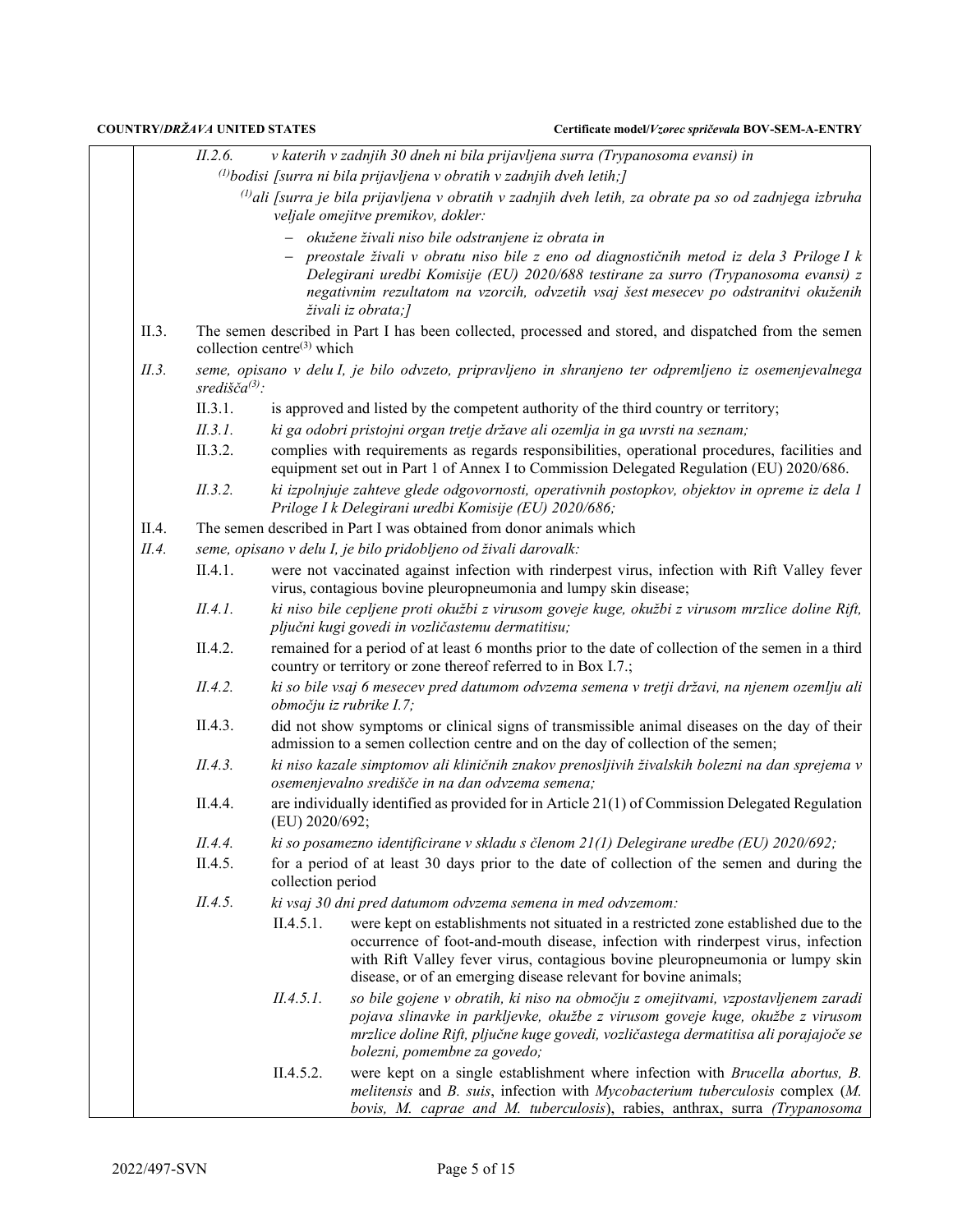*evansi),* enzootic bovine leukosis, infectious bovine rhinotracheitis/infectious pustular vulvovaginitis, bovine viral diarrhoea, infection with epizootic haemorrhagic disease virus, infection with bluetongue virus (serotypes 1-24), bovine genital campylobacteriosis and trichomonosis have not been reported;

*II.4.5.2. so bile gojene v enem samem obratu, v katerem ni bila prijavljena okužba z Brucella abortus, B. melitensis in B. suis, okužba s kompleksom Mycobacterium tuberculosis (M. bovis, M. caprae in M. tuberculosis), steklina, vranični prisad, surra (Trypanosoma evansi), enzootska goveja levkoza, infekciozni bovini rinotraheitis/infekciozni pustularni vulvovaginitis, goveja virusna diareja, okužba z virusom epizootske hemoragične bolezni, okužba z virusom modrikastega jezika (serotipi 1–24), goveja genitalna kampilobakterioza in trihomonoza;*

- II.4.5.3. were not in contact with animals from establishments situated in a restricted zone due to the occurrence of diseases referred to in point II.4.5.1. or from establishments which do not meet the conditions referred to in point II.4.5.2.;
- *II.4.5.3. niso bile v stiku z živalmi iz obratov, ki so na območju z omejitvami zaradi pojava bolezni iz točke II.4.5.1, ali obratov, ki ne izpolnjujejo pogojev iz točke II.4.5.2;*
- II.4.5.4. were not used for natural breeding;
- *II.4.5.4. niso bile uporabljene za naravni pripust;*
- II.4.6. have been subjected to a quarantine for a period of at least 28 days in quarantine accommodation, where only other cloven-hoofed animals with at least the same health status were present, which on the day of their admission to the semen collection centre complied with the following conditions:
- *II.4.6. ki so bile vsaj 28 dni v karanteni v karantenski nastanitvi, kjer so bili prisotni samo drugi sodoprsti kopitarji z vsaj istim zdravstvenim statusom in ki je na dan sprejema v osemenjevalno središče izpolnjevala naslednje pogoje:*
	- II.4.6.1. it was not situated in a restricted zone established due to diseases referred to in point II.4.5.1.;
	- *II.4.6.1. ni bila na območju z omejitvami, vzpostavljenem zaradi bolezni iz točke II.4.5.1;*
	- II.4.6.2. none of the diseases referred to in point II.4.5.2. has been reported for a period of at least 30 days;
	- *II.4.6.2. v njej ni bila v zadnjih 30 dneh prijavljena nobena bolezen iz točke II.4.5.2;*
	- II.4.6.3. it was situated in an area where foot-and-mouth disease has not been reported within a 10-km radius centred on the quarantine accommodation for a period of at least 30 days;
	- *II.4.6.3. bila je na območju, na katerem v polmeru 10 km od središča karantenske nastanitve vsaj 30 dni ni bila prijavljena slinavka in parkljevka;*
	- II.4.6.4. has had no outbreak of foot-and-mouth disease reported during a period of at least 3 months preceding the date of admission of the animals into the semen collection centre;
	- *II.4.6.4. v njej v treh mesecih pred datumom sprejema živali v osemenjevalno središče ni bil prijavljen noben izbruh slinavke in parkljevke;*
- II.4.7. were kept in the semen collection centre
- *II.4.7. ki so bile gojene v osemenjevalnem središču:*
	- II.4.7.1. which was not situated in a restricted zone established due to diseases referred to in point II.4.5.1.;
	- *II.4.7.1. ki ni bilo na območju z omejitvami, vzpostavljenem zaradi bolezni iz točke II.4.5.1;*
	- II.4.7.2. where none of the diseases referred to in point II.4.5.2. has been reported for a period of at least 30 days prior to the date of collection of the semen, and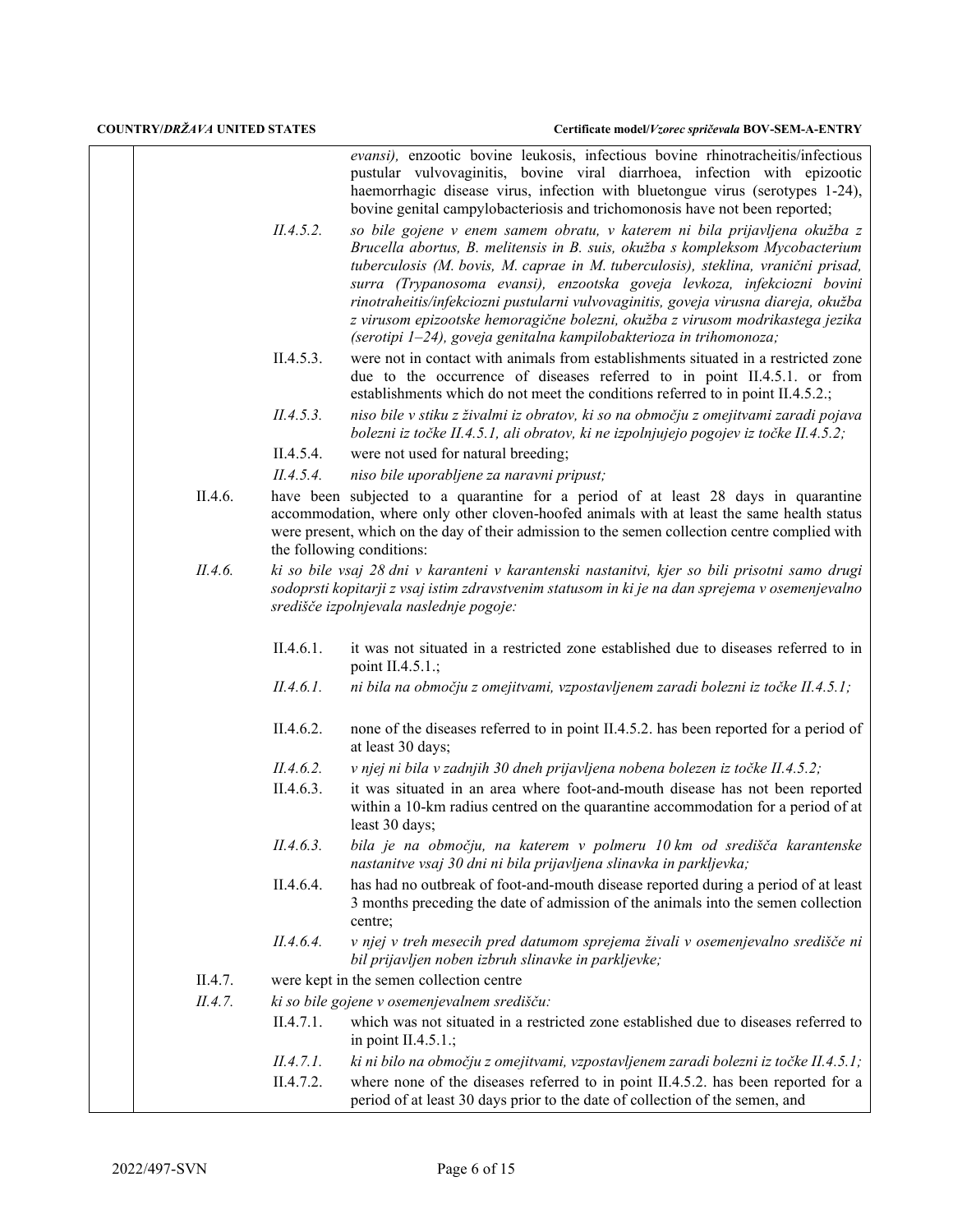|                 |                     | $(1)(4)$ [at least 30 days following the date of the collection;]                                                                                                                                                                                                                                                                                                                                                                                                                 |
|-----------------|---------------------|-----------------------------------------------------------------------------------------------------------------------------------------------------------------------------------------------------------------------------------------------------------------------------------------------------------------------------------------------------------------------------------------------------------------------------------------------------------------------------------|
|                 |                     | $(1)(5)$ [until the date of dispatch of the consignment of semen to the Union;]                                                                                                                                                                                                                                                                                                                                                                                                   |
|                 | II.4.7.2.           | v katerem ni bila v 30 dneh pred datumom odvzema semena prijavljena nobena<br>bolezen iz točke II.4.5.2 in                                                                                                                                                                                                                                                                                                                                                                        |
|                 |                     | $^{(1)(4)}$ [vsaj 30 dni po datumu odvzema;]                                                                                                                                                                                                                                                                                                                                                                                                                                      |
|                 |                     | $^{(1)(5)}$ [do datuma odpreme pošiljke semena v Unijo;]                                                                                                                                                                                                                                                                                                                                                                                                                          |
|                 | II.4.7.3.           | situated in an area where foot-and-mouth disease has not been reported within a<br>10-km radius centred on the semen collection centre for a period of at least 30 days;<br>and                                                                                                                                                                                                                                                                                                   |
|                 |                     | $(1)(4)$ free from foot-and-mouth disease for a period of at least 3 months prior to the date<br>of collection of the semen and 30 days from the date of collection;                                                                                                                                                                                                                                                                                                              |
|                 |                     | $(1)(5)$ [free from foot-and-mouth disease for a period of at least 3 months prior to the date<br>of collection of the semen and until the date of dispatch of the consignment of<br>semen to the Union and the donor animals have been kept at that semen collection<br>centre for a continuous period of at least 30 days immediately prior to the date of<br>collection of the semen;]                                                                                         |
|                 | II.4.7.3.           | ki je na območju, na katerem v polmeru 10 km od središča osemenjevalnega<br>središča vsaj 30 dni ni bila prijavljena slinavka in parkljevka; in                                                                                                                                                                                                                                                                                                                                   |
|                 |                     | $(1)(4)$ [ki je prosto slinavke in parkljevke vsaj 3 mesece pred datumom odvzema semena<br>in 30 dni po datumu odvzema;]                                                                                                                                                                                                                                                                                                                                                          |
|                 |                     | $^{(1)(5)}$ [ki je prosto slinavke in parkljevke vsaj 3 mesece pred datumom odvzema semena<br>in do datuma odpreme pošiljke semena v Unijo, živali darovalke pa so bile<br>neprekinjeno gojene v osemenjevalnem središču vsaj 30 dni neposredno pred<br>datumom odvzema semena;]                                                                                                                                                                                                  |
| II.4.8.         | $(serotypes 1-24):$ | comply with at least one of the following conditions as regards infection with bluetongue virus                                                                                                                                                                                                                                                                                                                                                                                   |
| II.4.8.         | (serotipi $1-24$ ): | ki izpolnjujejo vsaj enega od naslednjih pogojev glede okužbe z virusom modrikastega jezika                                                                                                                                                                                                                                                                                                                                                                                       |
| $^{(1)}$ either |                     | [II.4.8.1. they have been kept for a period of at least 60 days prior to and during collection of<br>the semen in a third country, territory or zone thereof free from infection with<br>bluetongue virus (serotypes 1-24) where no case of infection with bluetongue virus<br>(serotypes 1-24) has been confirmed during the last 24 months in the targeted animal<br>population;]                                                                                               |
|                 |                     | $^{(1)}$ bodisi [II.4.8.1. vsaj 60 dni pred odvzemom semena in med odvzemom semena so bile gojene v tretji<br>državi, na njenem ozemlju ali območju, ki je bilo prosto okužbe z virusom<br>modrikastega jezika (serotipi 1–24) in na katerem ni bil v zadnjih 24 mesecih pri ciljni<br>živalski populaciji potrjen noben primer okužbe z virusom modrikastega jezika<br>(serotipi $1-24$ );                                                                                       |
|                 |                     | $^{(1)}$ and/or [II.4.8.2. they have been kept in a seasonally disease-free zone, during the seasonally disease-<br>free period, for a period of at least 60 days prior to and during collection of the semen,<br>in a third country, territory or zone thereof with an approved eradication programme<br>against infection with bluetongue virus (serotypes 1-24);]                                                                                                              |
| $^{(1)}$ in/ali |                     | [II.4.8.2. vsaj 60 dni pred odvzemom semena in med odvzemom semena so bile v obdobju,<br>sezonsko prostem bolezni, na območju, sezonsko prostem bolezni, gojene v tretji državi<br>ali na njenem ozemlju ali območju z odobrenim programom izkoreninjenja okužbe z<br>virusom modrikastega jezika (serotipi 1-24);]                                                                                                                                                               |
|                 |                     | $\omega$ and/or [II.4.8.3. they have been kept in a seasonally disease-free zone, during the seasonally disease-<br>free period, for a period of at least 60 days prior to and during collection of the semen,<br>in a third country, territory or zone thereof where the competent authority of the place<br>of origin of the consignment of semen has obtained the prior written consent of the<br>competent authority of the Member State of destination to the conditions for |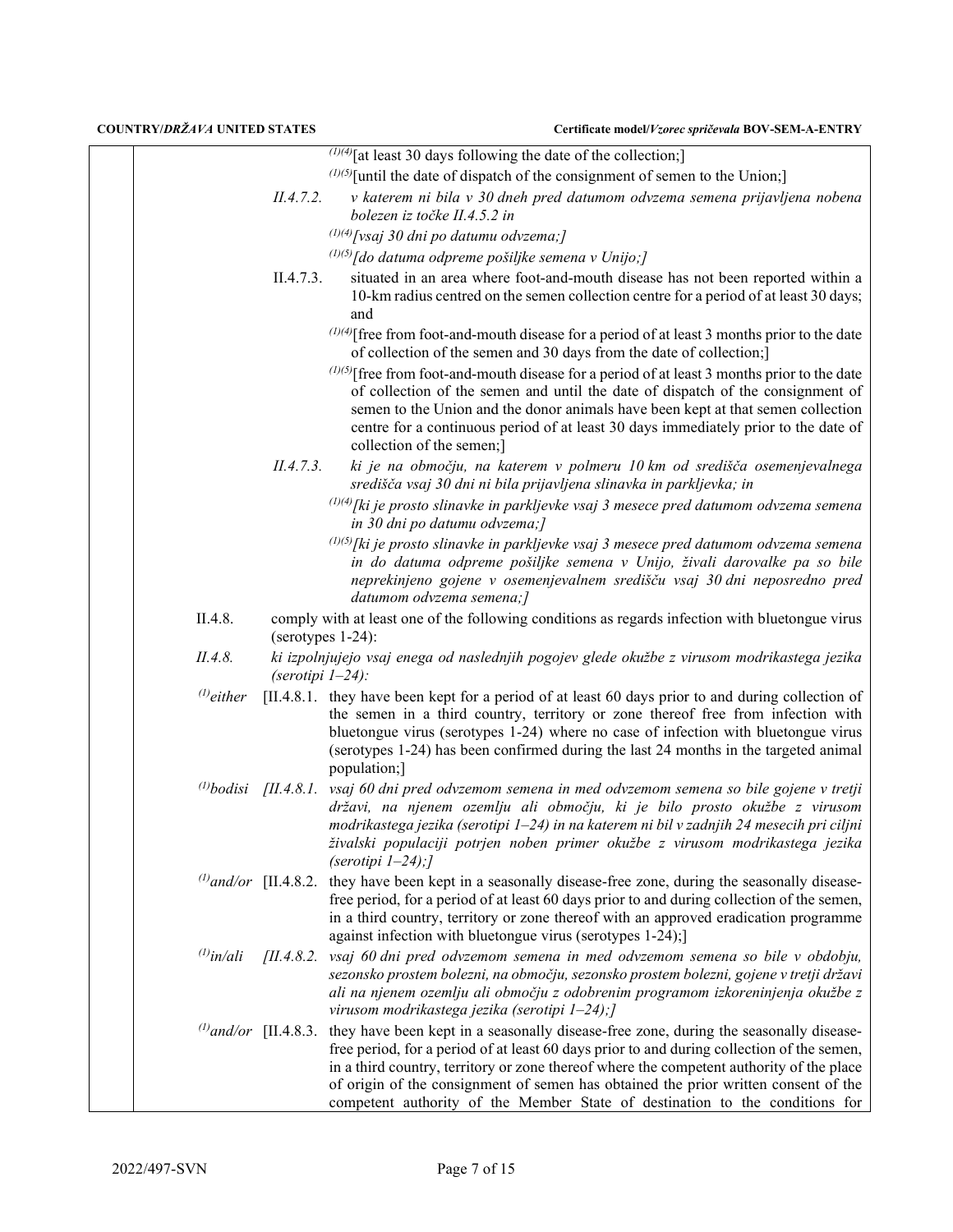|                 |            | establishment of that seasonally disease-free zone and to accept the consignment of<br>semen;]                                                                                                                                                                                                                                                                                                                                                             |
|-----------------|------------|------------------------------------------------------------------------------------------------------------------------------------------------------------------------------------------------------------------------------------------------------------------------------------------------------------------------------------------------------------------------------------------------------------------------------------------------------------|
| $^{(1)}$ in/ali | [II.4.8.3] | vsaj 60 dni pred odvzemom semena in med odvzemom semena so bile v obdobju,<br>sezonsko prostem bolezni, na območju, sezonsko prostem bolezni, gojene v tretji<br>državi, na njenem ozemlju ali območju, kjer je pristojni organ kraja izvora pošiljke<br>semena pridobil predhodno pisno soglasje pristojnega organa namembne države<br>članice glede pogojev za določitev navedenega območja, sezonsko prostega bolezni,<br>in sprejema pošiljke semena;] |
|                 |            | $^{(l)}$ and/or [II.4.8.4. they have been kept in a vector-protected establishment for a period of at least 60 days<br>prior to and during collection of the semen;]                                                                                                                                                                                                                                                                                       |
| $^{(1)}$ in/ali |            | [II.4.8.4. vsaj 60 dni pred odvzemom semena in med odvzemom semena so bile gojene v obratu,<br>zaščitenem pred vektorji;]                                                                                                                                                                                                                                                                                                                                  |
|                 |            | $\frac{1}{2}$ and/or [II.4.8.5. they have been subjected to a serological test to detect antibodies to the bluetongue<br>virus serogroup 1-24, with negative results, between 28 and 60 days from the date of<br>each collection of the semen;]                                                                                                                                                                                                            |
| $^{(1)}$ in/ali |            | $[II.4.8.5. v 28$ do 60 dneh po datumu vsakega odvzema semena so bile serološko testirane s<br>testom za odkrivanje protiteles proti virusu modrikastega jezika iz serološke<br>skupine $1-24$ z negativnim rezultatom; [                                                                                                                                                                                                                                  |
|                 |            | $\frac{1}{2}$ and/or [II.4.8.6. they have been subjected to an agent identification test for bluetongue virus (serotypes<br>1-24), with negative results, on blood samples taken at commencement and final<br>collection of the semen and during collection of the semen at intervals of at least every<br>7 days, in the case of the virus isolation test, or of at least every 28 days, in the case of<br>$PCR;$ ]                                       |
| $^{(1)}$ in/ali |            | [II.4.8.6. vsakih 7 dni v primeru testa izolacije virusa ali vsakih 28 dni v primeru testa PCR so<br>bile testirane s testom za določanje virusa modrikastega jezika (serotipi 1-24) na<br>vzorcih krvi, odvzetih pri prvem in zadnjem odvzemu semena in med odvzemom<br>semena, z negativnim rezultatom;]                                                                                                                                                 |
| II.4.9.         |            | comply with at least one of the following conditions as regards infection with epizootic<br>haemorrhagic disease virus (serotypes 1-7) (EHDV 1-7):                                                                                                                                                                                                                                                                                                         |
| II.4.9.         |            | ki izpolnjujejo vsaj enega od naslednjih pogojev glede okužbe z virusom epizootske<br>hemoragične bolezni (serotipi 1-7) (EHDV 1-7):                                                                                                                                                                                                                                                                                                                       |
| $^{(1)}$ either |            | [II.4.9.1. they have been kept for a period of at least 60 days prior to and during collection of<br>the semen in a third country, territory or zone thereof where EHDV 1-7 has not been<br>reported for a period of at least the preceding 2 years within a radius of 150 km of the<br>establishment;]                                                                                                                                                    |
|                 |            | $^{(1)}$ bodisi [II.4.9.1. vsaj 60 dni pred odvzemom semena in med odvzemom semena so bile gojene v tretji<br>državi ali na njenem ozemlju ali območju, na katerem v polmeru 150 km okoli obrata<br>vsaj v preteklih dveh letih ni bila prijavljena okužba z EHDV 1-7;]                                                                                                                                                                                    |
|                 |            | $\frac{1}{2}$ and/or [II.4.9.2. they have been kept in a vector-protected establishment for a period of at least 60 days<br>prior to and during collection of the semen;]                                                                                                                                                                                                                                                                                  |
| $^{(1)}$ in/ali | [II.4.9.2] | vsaj 60 dni pred odvzemom semena in med odvzemom semena so bile gojene v obratu,<br>zaščitenem pred vektorji;]                                                                                                                                                                                                                                                                                                                                             |
|                 |            | $\omega$ and/or [II.4.9.3. were resident in the exporting country in which according to official findings the<br>with negative results in each case to the following tests carried out in an official<br>laboratory:                                                                                                                                                                                                                                       |
| $^{(l)}$ in/ali | [II.4.9.3] | bivale so v državi izvoznici, v kateri so po uradnih ugotovitvah prisotni naslednji<br>naslednjimi testi, ki so bili v vsakem primeru negativni:                                                                                                                                                                                                                                                                                                           |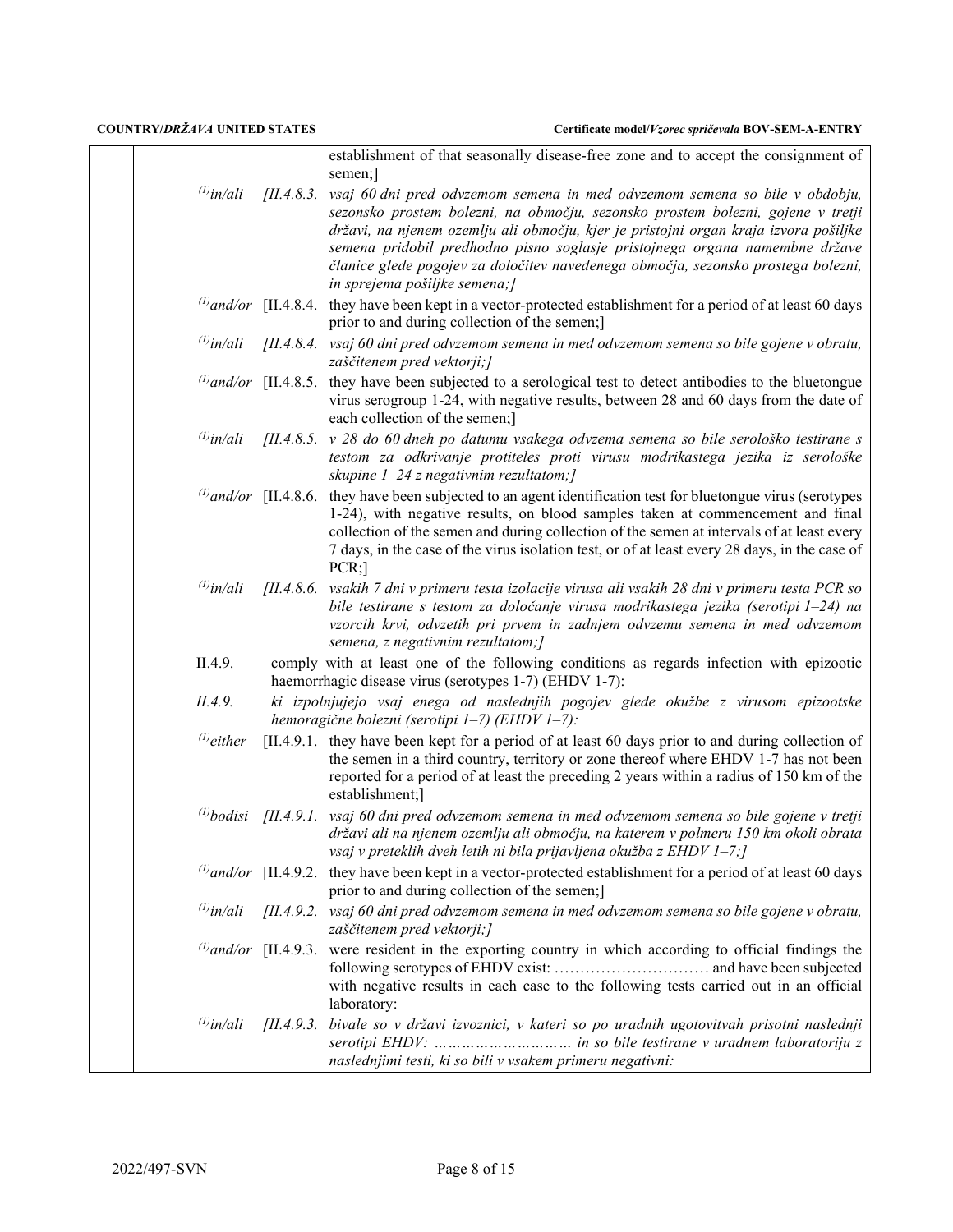|          |                          |                 | $^{(l)}$ either [II.4.9.3.1. a serological test to detect antibodies to EHDV 1-7, with negative results,<br>at least every 60 days throughout the collection period and between 28<br>and 60 days from the date of the final collection of the semen;]]                                                                                                                                                        |
|----------|--------------------------|-----------------|----------------------------------------------------------------------------------------------------------------------------------------------------------------------------------------------------------------------------------------------------------------------------------------------------------------------------------------------------------------------------------------------------------------|
|          |                          |                 | <sup>(1)</sup> bodisi [II.4.9.3.1. vsaj vsakih 60 dni med odvzemom semena in v 28 do 60 dneh po datumu                                                                                                                                                                                                                                                                                                         |
|          |                          |                 | zadnjega odvzema semena serološki test za odkrivanje protiteles proti<br>EHDV $1-7z$ negativnim rezultatom; []                                                                                                                                                                                                                                                                                                 |
|          |                          |                 | $^{(l)}$ and/or [II.4.9.3.2. an agent identification test for EHDV 1-7, with negative results, on blood<br>samples taken at the commencement and final collection of the semen<br>and during the collection of the semen at intervals of at least every 7 days,<br>in the case of virus isolation test, or of at least every 28 days, in the case<br>of PCR.]]                                                 |
|          |                          |                 | $^{(1)}$ in/ali [II.4.9.3.2. vsakih 7 dni v primeru testa izolacije virusa ali vsakih 28 dni v primeru<br>testa PCR test za določanje EHDV 1-7 na vzorcih krvi, odvzetih pri<br>prvem in zadnjem odvzemu semena in med odvzemom semena, z<br>negativnim rezultatom;]]                                                                                                                                          |
| II.4.10. | (EU) 2020/686:           |                 | have been subjected to the following tests, carried out on blood samples taken within the period<br>of 30 days prior to the commencement of the quarantine referred to in point II.4.6., with negative<br>results, except for the bovine viral diarrhoea antibody test referred to in point II.4.10.5.2.,<br>required in accordance with point 1(b) of Chapter I of Part 1 of Annex II to Delegated Regulation |
| II.4.10. |                          |                 | ki so bile testirane z naslednjimi testi na vzorcih krvi, odvzetih v 30 dneh pred začetkom<br>karantene iz točke II.4.6, z negativnim rezultatom, razen s testom za ugotavljanje protiteles proti<br>goveji virusni diareji iz točke II.4.10.5.2, ki se zahteva v skladu s točko 1(b) poglavja I dela 1<br>Priloge II k Delegirani uredbi (EU) 2020/686;                                                       |
|          | II.4.10.1.               |                 | for infection with Mycobacterium tuberculosis complex (M. bovis, M. caprae and<br>M. tuberculosis), an intradermal tuberculin test referred to in point 1 of Part 2 of<br>Annex I to Delegated Regulation (EU) 2020/688;                                                                                                                                                                                       |
|          | II.4.10.1.               |                 | intradermalni tuberkulinski test iz točke 1 dela 2 Priloge I k Delegirani uredbi<br>(EU) 2020/688 za okužbo s kompleksom Mycobacterium tuberculosis (M. bovis,<br>M. caprae in M. tuberculosis);                                                                                                                                                                                                               |
|          | II.4.10.2.               |                 | for infection with <i>Brucella abortus</i> , <i>B. melitensis</i> and <i>B. suis</i> , a serological test<br>referred to in point 1 of Part 1 of Annex I to Delegated Regulation (EU) 2020/688;                                                                                                                                                                                                                |
|          | II.4.10.2.               |                 | serološki test iz točke 1 dela 1 Priloge I k Delegirani uredbi (EU) 2020/688 za<br>okužbo z Brucella abortus, B. melitensis in B. suis;                                                                                                                                                                                                                                                                        |
|          | $^{(1)(6)}$ [II.4.10.3.] |                 | for enzootic bovine leukosis, a serological test referred to in point (a) of Part 4 of<br>Annex I to Delegated Regulation (EU) 2020/688;]                                                                                                                                                                                                                                                                      |
|          |                          |                 | $^{(1)(6)}$ [II.4.10.3. serološki test iz točke (a) dela 4 Priloge I k Delegirani uredbi (EU) 2020/688 za<br>enzootsko govejo levkozo;]                                                                                                                                                                                                                                                                        |
|          | II.4.10.4.               | vulvovaginitis; | for infectious bovine rhinotracheitis/infectious pustular vulvovaginitis, a<br>serological test (whole virus) on a blood sample if the animals do not come from<br>an establishment free from infectious bovine rhinotracheitis/infectious pustular                                                                                                                                                            |
|          | II.4.10.4.               |                 | serološki test (celotni virus) na vzorcu krvi za infekciozni bovini<br>rinotraheitis/infekciozni pustularni vulvovaginitis, če živali niso prišle iz obrata,<br>prostega infekcioznega bovinega rinotraheitisa/infekcioznega pustularnega<br>vulvovaginitisa;                                                                                                                                                  |
|          | II.4.10.5.               |                 | for bovine viral diarrhoea:                                                                                                                                                                                                                                                                                                                                                                                    |
|          | II.4.10.5.               |                 | za govejo virusno diarejo:                                                                                                                                                                                                                                                                                                                                                                                     |
|          |                          |                 | II.4.10.5.1. a virus isolation test, a test for virus genome or a test for virus antigen,<br>and                                                                                                                                                                                                                                                                                                               |
|          |                          |                 | II.4.10.5.1. test izolacije virusa, test za virusni genom ali test za virusni antigen in                                                                                                                                                                                                                                                                                                                       |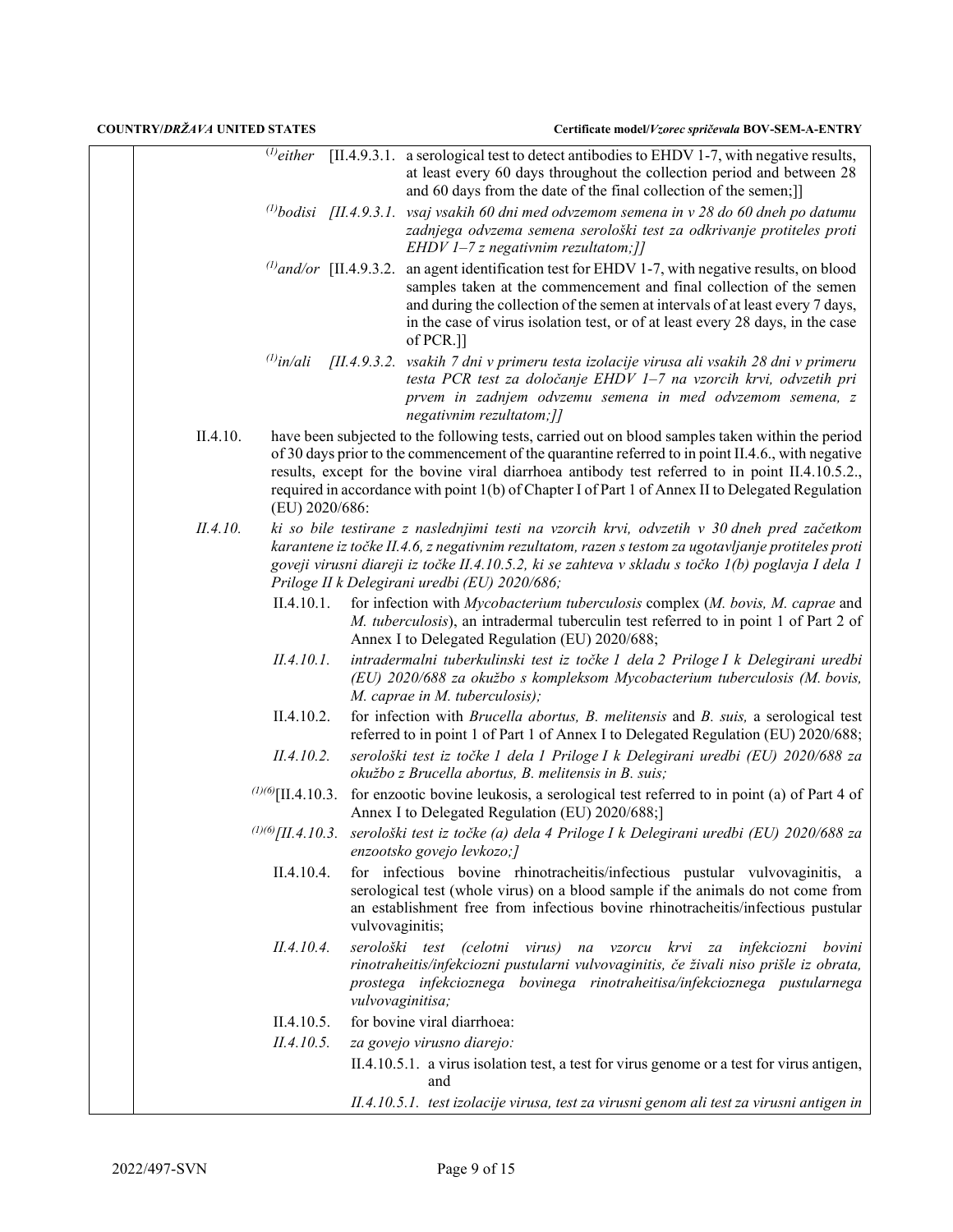|          |                       | II.4.10.5.2. a serological test to determine the presence or absence of antibodies;                                                                                                                                                                                                                                                                                                                                                                                                                             |
|----------|-----------------------|-----------------------------------------------------------------------------------------------------------------------------------------------------------------------------------------------------------------------------------------------------------------------------------------------------------------------------------------------------------------------------------------------------------------------------------------------------------------------------------------------------------------|
|          |                       | II.4.10.5.2. serološki test za ugotavljanje prisotnosti ali odsotnosti protiteles;                                                                                                                                                                                                                                                                                                                                                                                                                              |
| II.4.11. | 2020/686:             | have been subjected to the following tests, carried out on blood samples taken within a period<br>of at least 21 days, or 7 days in the case of the tests referred to in points II.4.11.4. and II.4.11.5.,<br>after the commencement of the quarantine referred to in point II.4.6., with negative results,<br>except for the bovine viral diarrhoea antibody test referred to in point II.4.11.3.2., required in<br>accordance with point 1(c) of Chapter I of Part 1 of Annex II to Delegated Regulation (EU) |
| II.4.11. | uredbi (EU) 2020/686; | ki so bile testirane z naslednjimi testi na vzorcih krvi, odvzetih v vsaj 21 dneh ali 7 dneh v<br>primeru testov iz točk II.4.11.4 in II.4.11.5 po začetku karantene iz točke II.4.6, z negativnim<br>rezultatom, razen s testom za ugotavljanje protiteles proti goveji virusni diareji iz<br>točke II.4.11.3.2, ki se zahteva v skladu s točko 1(c) poglavja I dela 1 Priloge II k Delegirani                                                                                                                 |
|          | II.4.11.1.            | for infection with Brucella abortus, B. melitensis and B. suis, a serological test<br>referred to in point 1 of Part 1 of Annex I to Delegated Regulation (EU) 2020/688;                                                                                                                                                                                                                                                                                                                                        |
|          | II.4.11.1.            | serološki test iz točke 1 dela 1 Priloge I k Delegirani uredbi (EU) 2020/688 za<br>okužbo z Brucella abortus, B. melitensis in B. suis;                                                                                                                                                                                                                                                                                                                                                                         |
|          | II.4.11.2.            | for infectious bovine rhinotracheitis/infectious pustular vulvovaginitis, a<br>serological test (whole virus) on a blood sample;                                                                                                                                                                                                                                                                                                                                                                                |
|          | II.4.11.2.            | serološki test (celotni virus) na vzorcu krvi za<br>infekciozni bovini<br>rinotraheitis/infekciozni pustularni vulvovaginitis;                                                                                                                                                                                                                                                                                                                                                                                  |
|          | II.4.11.3.            | for bovine viral diarrhoea:                                                                                                                                                                                                                                                                                                                                                                                                                                                                                     |
|          | II.4.11.3.            | za govejo virusno diarejo:                                                                                                                                                                                                                                                                                                                                                                                                                                                                                      |
|          |                       | II.4.11.3.1. a virus isolation test, a test for virus genome or a test for virus antigen,<br>and                                                                                                                                                                                                                                                                                                                                                                                                                |
|          |                       | II.4.11.3.1. test izolacije virusa, test za virusni genom ali test za virusni antigen in                                                                                                                                                                                                                                                                                                                                                                                                                        |
|          |                       | II.4.11.3.2. a serological test to determine the presence or absence of antibodies;                                                                                                                                                                                                                                                                                                                                                                                                                             |
|          |                       | II.4.11.3.2. serološki test za ugotavljanje prisotnosti ali odsotnosti protiteles;                                                                                                                                                                                                                                                                                                                                                                                                                              |
|          | II.4.11.4.            | for bovine genital campylobacteriosis (Campylobacter fetus ssp. venerealis):                                                                                                                                                                                                                                                                                                                                                                                                                                    |
|          | II.4.11.4.            | za govejo genitalno kampilobakteriozo (Campylobacter fetus spp. veneralis):                                                                                                                                                                                                                                                                                                                                                                                                                                     |
|          | $^{(1)}$ either       | [II.4.11.4.1. a single test carried out on a sample of artificial vagina washings or<br>preputial specimen, in the case of animals less than 6 months old or<br>kept since that age in a single sex group without contact with females<br>prior to the quarantine referred to in point II.4.6.;                                                                                                                                                                                                                 |
|          | $^{(1)}$ bodisi       | [II.4.11.4.1. en test na vzorcu izpirkov umetne vagine ali vzorcu sluznice prepucija<br>ali v primeru živali v starosti do šest mesecev ali živali, ki so se od<br>navedene starosti do vstopa v karanteno iz točke II.4.6 gojile v<br>enospolni skupini brez stika s samicami;]                                                                                                                                                                                                                                |
|          | $^{(l)}$ or           | [II.4.11.4.2. tests carried out on samples of artificial vagina washings or preputial<br>specimens taken on three occasions at intervals of at least 7 days;                                                                                                                                                                                                                                                                                                                                                    |
|          | $^{(l)}$ ali          | [II.4.11.4.2. trikrat ponovljeni test v vsaj sedemdnevnih razmikih na vzorcih<br>izpirkov umetne vagine ali sluznice prepucija;]                                                                                                                                                                                                                                                                                                                                                                                |
|          | II.4.11.5.            | for trichomonosis (Trichomonas foetus):                                                                                                                                                                                                                                                                                                                                                                                                                                                                         |
|          | II.4.11.5.            | za trihomonozo (Trichomonas foetus):                                                                                                                                                                                                                                                                                                                                                                                                                                                                            |
|          | $^{(1)}$ either       | [II.4.11.5.1. a single test carried out on a sample of preputial specimen, in the case<br>of animals less than 6 months old or kept since that age in a single sex<br>group without contact with females prior to the quarantine referred to<br>in point $II.4.6$ .;                                                                                                                                                                                                                                            |
|          | $^{(l)}$ bodisi       | [II.4.11.5.1. en test na vzorcu sluznice prepucija ali v primeru živali v starosti do<br>šest mesecev ali živali, ki so se od navedene starosti do vstopa v                                                                                                                                                                                                                                                                                                                                                     |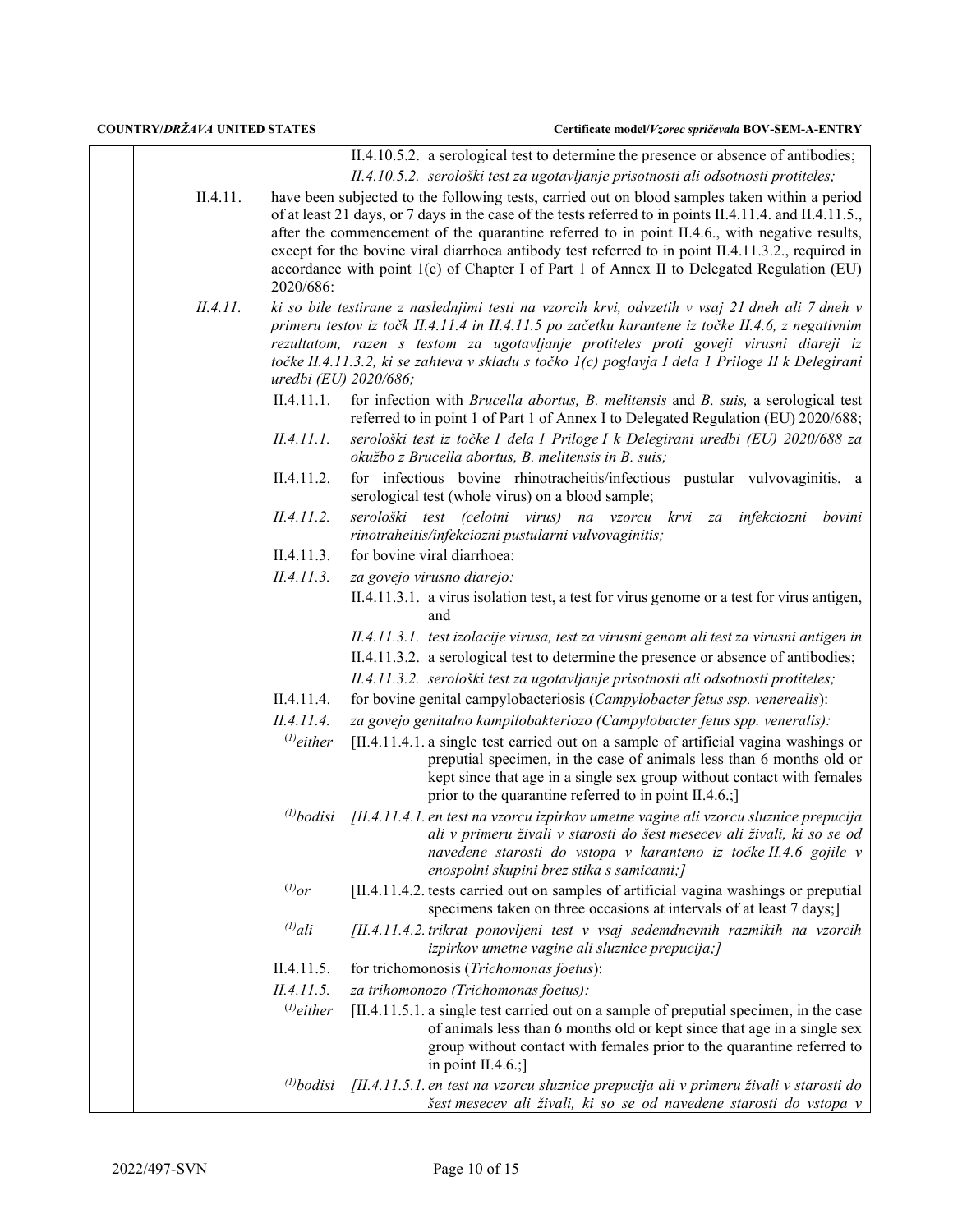|       |          |                               | karanteno iz točke II.4.6 gojile v enospolni skupini brez stika s<br>samicami;]                                                                                                                                                      |
|-------|----------|-------------------------------|--------------------------------------------------------------------------------------------------------------------------------------------------------------------------------------------------------------------------------------|
|       |          | $^{(l)}$ or                   | [II.4.11.5.2. tests carried out on preputial specimens taken on three occasions at<br>intervals of at least 7 days;]                                                                                                                 |
|       |          | $^{(l)}$ ali                  | [II.4.11.5.2. trikrat ponovljeni test v vsaj sedemdnevnih razmikih na vzorcih<br>sluznice prepucija;]                                                                                                                                |
|       | II.4.12. |                               | have been subjected at semen collection centre, at least once a year, to the following compulsory<br>routine tests, required in accordance with point 2 of Chapter I of Part 1 of Annex II to Delegated<br>Regulation (EU) 2020/686: |
|       | II.4.12. | uredbi (EU) 2020/686:         | ki so bile v osemenjevalnem središču vsaj enkrat letno testirane z naslednjimi obveznimi<br>rutinskimi testi, ki se zahtevajo v skladu s točko 2 poglavja I dela 1 Priloge II k Delegirani                                           |
|       |          | II.4.12.1.                    | for infection with Mycobacterium tuberculosis complex (M. bovis, M. caprae and<br>M. tuberculosis), an intradermal tuberculin test referred to in point 1 of Part 2 of<br>Annex I to Delegated Regulation (EU) 2020/688;             |
|       |          | II.4.12.1.                    | intradermalni tuberkulinski test iz točke 1 dela 2 Priloge I k Delegirani uredbi<br>(EU) 2020/688 za okužbo s kompleksom Mycobacterium tuberculosis (M. bovis,<br>M. caprae in M. tuberculosis);                                     |
|       |          | II.4.12.2.                    | for infection with Brucella abortus, B. melitensis and B. suis, a serological test<br>referred to in point 1 of Part 1 of Annex I to Delegated Regulation (EU) 2020/688;                                                             |
|       |          | II.4.12.2.                    | serološki test iz točke 1 dela 1 Priloge I k Delegirani uredbi (EU) 2020/688 za<br>okužbo z Brucella abortus, B. melitensis in B. suis;                                                                                              |
|       |          | II.4.12.3.                    | for enzootic bovine leukosis, a serological test referred to in point (a) of Part 4 of<br>Annex I to Delegated Regulation (EU) 2020/688;                                                                                             |
|       |          | II.4.12.3.                    | serološki test iz točke (a) dela 4 Priloge I k Delegirani uredbi (EU) 2020/688 za<br>enzootsko govejo levkozo;                                                                                                                       |
|       |          | II.4.12.4.                    | for infectious bovine rhinotracheitis/infectious pustular vulvovaginitis, a<br>serological test (whole virus) on a blood sample;                                                                                                     |
|       |          | II.4.12.4.                    | serološki test (celotni virus) na vzorcu krvi za infekciozni bovini<br>rinotraheitis/infekciozni pustularni vulvovaginitis;                                                                                                          |
|       |          |                               | $(1)(7)$ [II.4.12.5. for bovine viral diarrhoea, a serological test for detection of an antibody;]                                                                                                                                   |
|       |          |                               | $(1)(7)$ [II.4.12.5. serološki test za odkritje protitelesa za govejo virusno diarejo;]                                                                                                                                              |
|       |          |                               | $^{(1)(8)}$ [II.4.12.6. for bovine genital campylobacteriosis (Campylobacter fetus ssp. venerealis), a test<br>on a sample of preputial specimen;]                                                                                   |
|       |          |                               | $^{(1)(8)}$ [II.4.12.6. test na vzorcu sluznice prepucija za govejo genitalno kampilobakteriozo<br>(Campylobacter fetus spp. veneralis);]                                                                                            |
|       |          |                               | ( $\frac{1}{0}\%$ [II.4.12.7. for trichomonosis ( <i>Trichomonas foetus</i> ), a test on a sample of preputial specimen;                                                                                                             |
|       |          |                               | $^{(1)(8)}$ [II.4.12.7. test na vzorcu sluznice prepucija za trihomonozo (Trichomonas foetus); [                                                                                                                                     |
| II.5. |          | The semen described in Part I |                                                                                                                                                                                                                                      |
| II.5. |          |                               | za seme, opisano v delu I, velja naslednje:                                                                                                                                                                                          |
|       | II.5.1.  |                               | has been collected, processed and stored in accordance with animal health requirements set out<br>in Annex III to Delegated Regulation (EU) 2020/686;                                                                                |
|       | II.5.1.  |                               | odvzeto, pripravljeno in shranjeno je bilo v skladu z zahtevami za zdravstveno varstvo živali iz<br>Priloge III k Delegirani uredbi (EU) 2020/686;                                                                                   |
|       | II.5.2.  |                               | is placed in straws or other packages on which the mark is applied in accordance with<br>requirements provided for in Article 83(a) of Delegated Regulation (EU) 2020/692 and that<br>mark is indicated in Box I.27;                 |
|       | II.5.2.  |                               | spravljeno je v slamice ali drugo embalažo, ki je bila označena v skladu z zahtevami iz<br>člena 83(a) Delegirane uredbe (EU) 2020/692, navedena oznaka pa je navedena v rubriki I.27;                                               |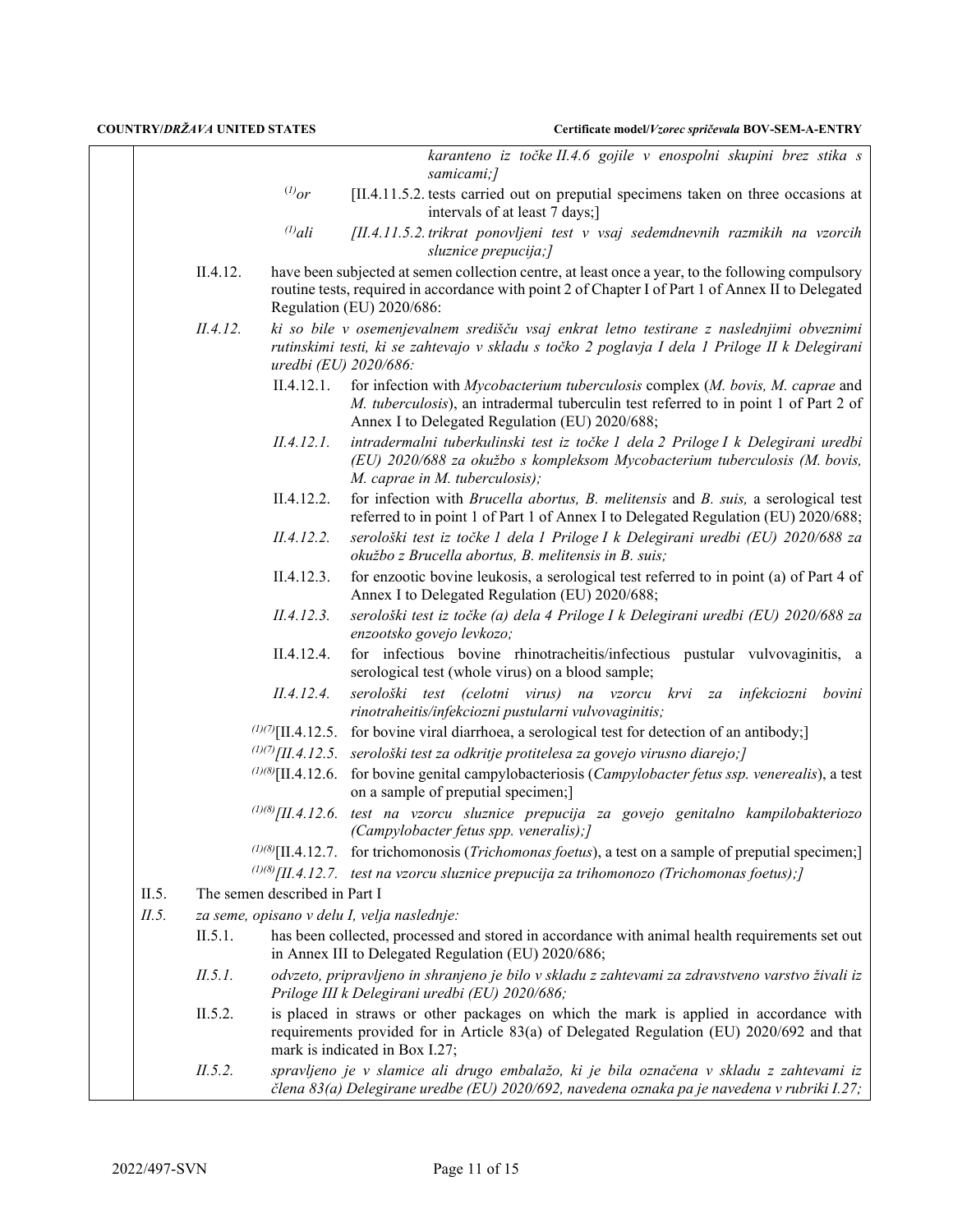|              | II.5.3.      |               | is transported in a container which:                                                                                                                                                                                                                                                                              |
|--------------|--------------|---------------|-------------------------------------------------------------------------------------------------------------------------------------------------------------------------------------------------------------------------------------------------------------------------------------------------------------------|
|              | II.5.3.      |               | prevaža se v zabojniku:                                                                                                                                                                                                                                                                                           |
|              |              | II.5.3.1.     | was sealed and numbered prior to the dispatch from the semen collection centre<br>under responsibility of the centre veterinarian, or by an official veterinarian, and<br>the seal bears the number as indicated in Box I.19;                                                                                     |
|              |              | II.5.3.1.     | ki je bil pred odpremo iz osemenjevalnega središča zapečaten in oštevilčen pod<br>odgovornostjo veterinarja središča ali ga je zapečatil in oštevilčil uradni veterinar,<br>na zalivki pa je navedena številka iz rubrike I.19;                                                                                   |
|              |              | II.5.3.2.     | has been cleaned and either disinfected or sterilised before use, or is single-use<br>container;                                                                                                                                                                                                                  |
|              |              | II.5.3.2.     | ki je bil pred uporabo očiščen in razkužen ali steriliziran ali pa je zabojnik za<br>enkratno uporabo;                                                                                                                                                                                                            |
|              |              |               | $^{(1)(4)}$ [II.5.3.3. has been filled in with the cryogenic agent which not have been previously used<br>for other products.]                                                                                                                                                                                    |
|              |              |               | $(1)(4)$ [II.5.3.3.] ki je napolnjen s sredstvom za zamrzovanje, ki predhodno ni bilo uporabljeno za<br>druge proizvode;]                                                                                                                                                                                         |
| II.6.        |              |               | The semen is preserved by the addition of antibiotics as follows:                                                                                                                                                                                                                                                 |
| II.6.        |              |               | seme je konzervirano z dodatkom antibiotikov:                                                                                                                                                                                                                                                                     |
|              |              |               | II.6.1. The following antibiotic or mixture of antibiotics, effective in particular against campylobacters,<br>leptospires and mycoplasmas, has been added to the semen after final dilution, or is contained in the<br>used semen diluents, to reach the indicated concentration per ml of semen:                |
|              |              |               | <sup>(1)</sup> either [a mixture of gentamicin (250 µg), tylosin (50 µg) and lincomycin-spectinomycin (150/300 µg);]                                                                                                                                                                                              |
|              | $^{(1)}$ or  | $\mu$ g);]    | [a mixture of lincomycin-spectinomycin (150/300 μg), penicillin (500 IU) and streptomycin (500                                                                                                                                                                                                                    |
|              | $^{(1)}$ or  |               | [a mixture of amikacin (75 $\mu$ g) and divekacin (25 $\mu$ g);]                                                                                                                                                                                                                                                  |
|              | $^{(1)}$ or  |               | bactericidal activity at least equivalent to one of the following mixtures:                                                                                                                                                                                                                                       |
|              |              |               | gentamicin (250 μg), tylosin (50 μg) and lincomycin-spectinomycin (150/300 μg);                                                                                                                                                                                                                                   |
|              |              |               | lincomycin-spectinomycin (150/300 μg), penicillin (500 IU) and streptomycin (500 μg);                                                                                                                                                                                                                             |
|              |              |               | amikacin (75 µg) and divekacin (25 µg).]                                                                                                                                                                                                                                                                          |
|              |              | semena na ml: | II.6.1. semenu je bil po zadnjem razredčenju dodan naslednji antibiotik ali mešanica antibiotikov, ki so<br>učinkoviti zlasti proti kampilobakterjem, leptospiram in mikoplazmam, ali je antibiotik ali mešanica<br>antibiotikov prisotna v uporabljenem razredčilcu semena za doseganje indicirane koncentracije |
|              |              |               | <sup>(1)</sup> bodisi [mešanica gentamicina (250 μg), tilozina (50 μg) in linkomicin-spektinomicina (150/300 μg);]                                                                                                                                                                                                |
|              | $^{(l)}$ ali |               | [mešanica linkomicin-spektinomicina (150/300 μg), penicilina (500 IU) in streptomicina (500 μg);]                                                                                                                                                                                                                 |
|              | $^{(l)}$ ali |               | [mešanica amikacina (75 µg) in divekacina (25 µg);]                                                                                                                                                                                                                                                               |
|              | $^{(1)}$ ali |               |                                                                                                                                                                                                                                                                                                                   |
|              |              |               | delovanjem, ki je vsaj enakovredno eni od naslednjih mešanic:                                                                                                                                                                                                                                                     |
|              |              |               | - gentamicina (250 µg), tilozina (50 µg) in linkomicin-spektinomicina (150/300 µg);                                                                                                                                                                                                                               |
|              |              |               | - linkomicin-spektinomicina (150/300 µg), penicilina (500 IU) in streptomicina (500 µg);                                                                                                                                                                                                                          |
|              |              |               | $-$ amikacina (75 µg) in divekacina (25 µg);]                                                                                                                                                                                                                                                                     |
|              |              |               | II.6.2. Immediately after the addition of the antibiotics, and before any possible freezing, the diluted semen<br>was kept at a temperature of at least 5°C for a period of not less than 45 minutes, or under a time-<br>temperature regime with a documented equivalent bactericidal activity.                  |
|              |              |               | II.6.2. takoj po dodatku antibiotikov in pred zamrzovanjem je bilo razredčeno seme shranjeno pri<br>temperaturi vsaj 5 $\degree$ C vsaj 45 minut ali pri kombinaciji časa in temperature z dokumentiranim<br>enakovrednim baktericidnim delovanjem.                                                               |
| <b>Notes</b> |              |               |                                                                                                                                                                                                                                                                                                                   |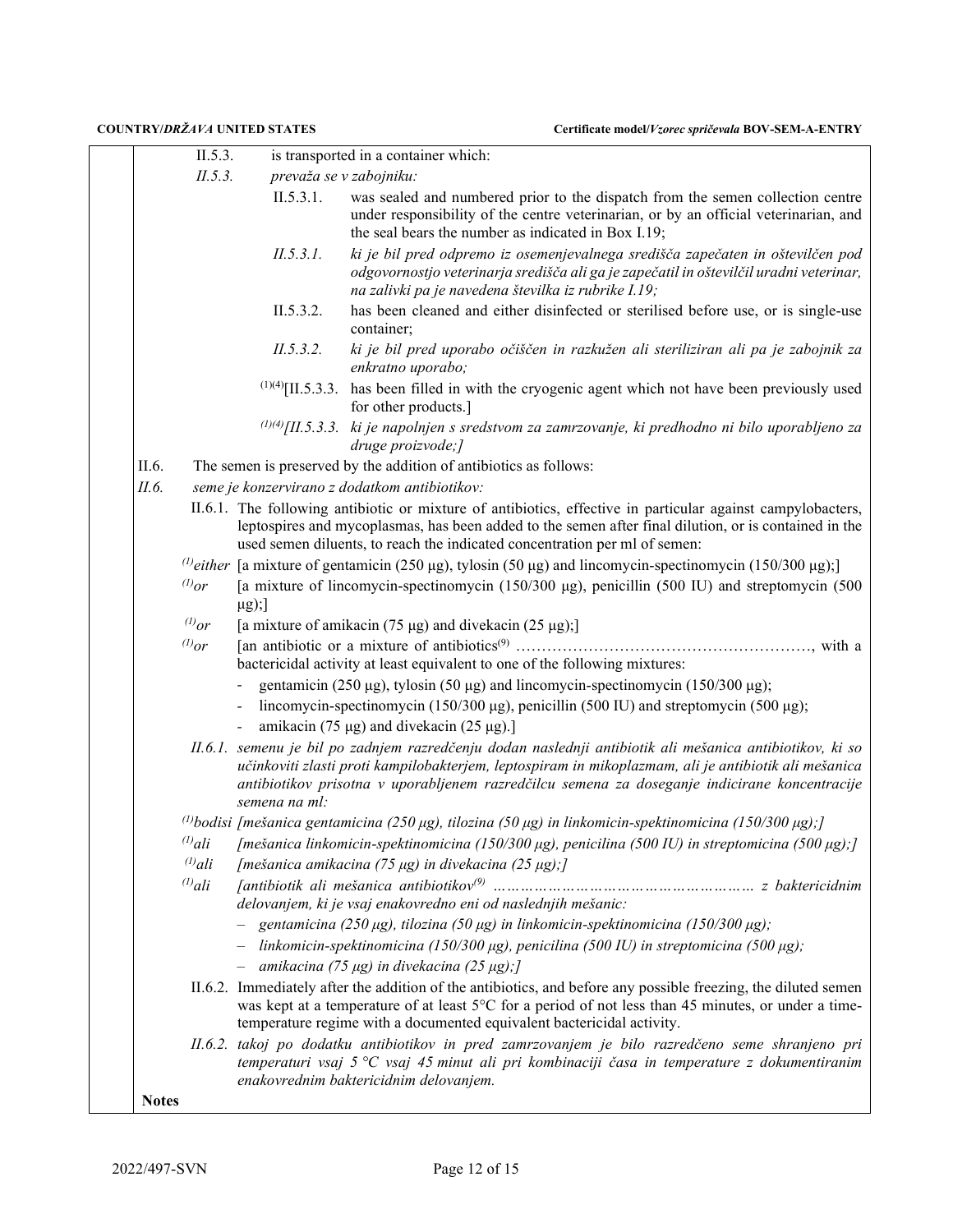This certificate is intended for entry into the Union of semen of bovine animals, including when the Union is not the final destination of the semen.

In accordance with the Agreement on the withdrawal of the United Kingdom of Great Britain and Northern Ireland from the European Union and the European Atomic Energy Community, and in particular Article 5(4) of the Protocol on Ireland / Northern Ireland in conjunction with Annex 2 to that Protocol, references to European Union in this certificate include the United Kingdom in respect of Northern Ireland.

This animal health certificate shall be completed according to the notes for the completion of certificates provided for in Chapter 4 of Annex I to Commission Implementing Regulation (EU) 2020/2235.

### *Opombe*

*To spričevalo je namenjeno za vstop semena goveda v Unijo, tudi kadar Unija ni končni kraj, v katerega je seme namenjeno.*

*\* V skladu s Sporazumom o izstopu Združenega kraljestva Velika Britanija in Severna Irska iz Evropske unije in Evropske skupnosti za atomsko energijo, zlasti členom 5(4) Protokola o Irski/Severni Irski v povezavi s Prilogo 2 k navedenemu protokolu, sklici na Evropsko unijo v tem spričevalu vključujejo Združeno kraljestvo v zvezi s Severno Irsko.*

*Veterinarsko spričevalo se izpolni v skladu z opombami za izpolnjevanje spričeval iz poglavja 4 Priloge I k Izvedbeni uredbi Komisije (EU) 2020/2235.*

## **Part I:**

| Box reference I.11: | "Place of dispatch": Indicate the unique approval number and the name and address of<br>the semen collection centre of dispatch of the consignment of semen. Only semen<br>collection centres listed in accordance with Article 233(3) of Regulation (EU) 2016/429<br>on the Commission website: |
|---------------------|--------------------------------------------------------------------------------------------------------------------------------------------------------------------------------------------------------------------------------------------------------------------------------------------------|
|                     | http://ec.europa.eu/food/animal/semen_ova/bovine/index_en.htm                                                                                                                                                                                                                                    |
| Box reference I.12: | "Place of destination": Indicate the address and unique registration or approval number<br>of the establishment of destination of the consignment of semen.                                                                                                                                      |
| Box reference I.19: | Seal number shall be indicated.                                                                                                                                                                                                                                                                  |
| Box reference I.24: | Total number of packages shall correspond to the number of containers.                                                                                                                                                                                                                           |
| Box reference I.27: | "Type": Indicate semen.                                                                                                                                                                                                                                                                          |
|                     | "Species": Select amongst "Bos taurus", "Bison bison" or "Bubalus bubalis" as<br>appropriate.                                                                                                                                                                                                    |
|                     | "Identification number": Indicate identification number of each donor animal.                                                                                                                                                                                                                    |
|                     | "Identification mark": indicate mark on the straw or other packages where semen of the<br>consignment is placed.                                                                                                                                                                                 |
|                     | "Date of collection/production": Indicate the date on which semen of the consignment<br>was collected.                                                                                                                                                                                           |
|                     | "Approval or registration number of plant/establishment/centre": Indicate the unique<br>approval number of the semen collection centre where the semen was collected.<br>"Quantity": Indicate number of straws or other packages with the same mark.                                             |
|                     | "Test": Indicate for BTV-test: II.4.8.5. and/or II.4.8.6., and/or for EHD-test: II.4.9.3.1.<br>and/or II.4.9.3.2., if relevant.                                                                                                                                                                  |
| $Del$ $I:$          |                                                                                                                                                                                                                                                                                                  |
| Rubrika I.11:       | "Kraj odpreme": navesti edinstveno številko odobritve ter ime in naslov<br>osemenjevalnega središča, iz katerega je bila pošiljka semena odpremljena. Samo<br>osemenjevalna središča, ki so v skladu s členom 233(3) Uredbe (EU) 2016/429 na                                                     |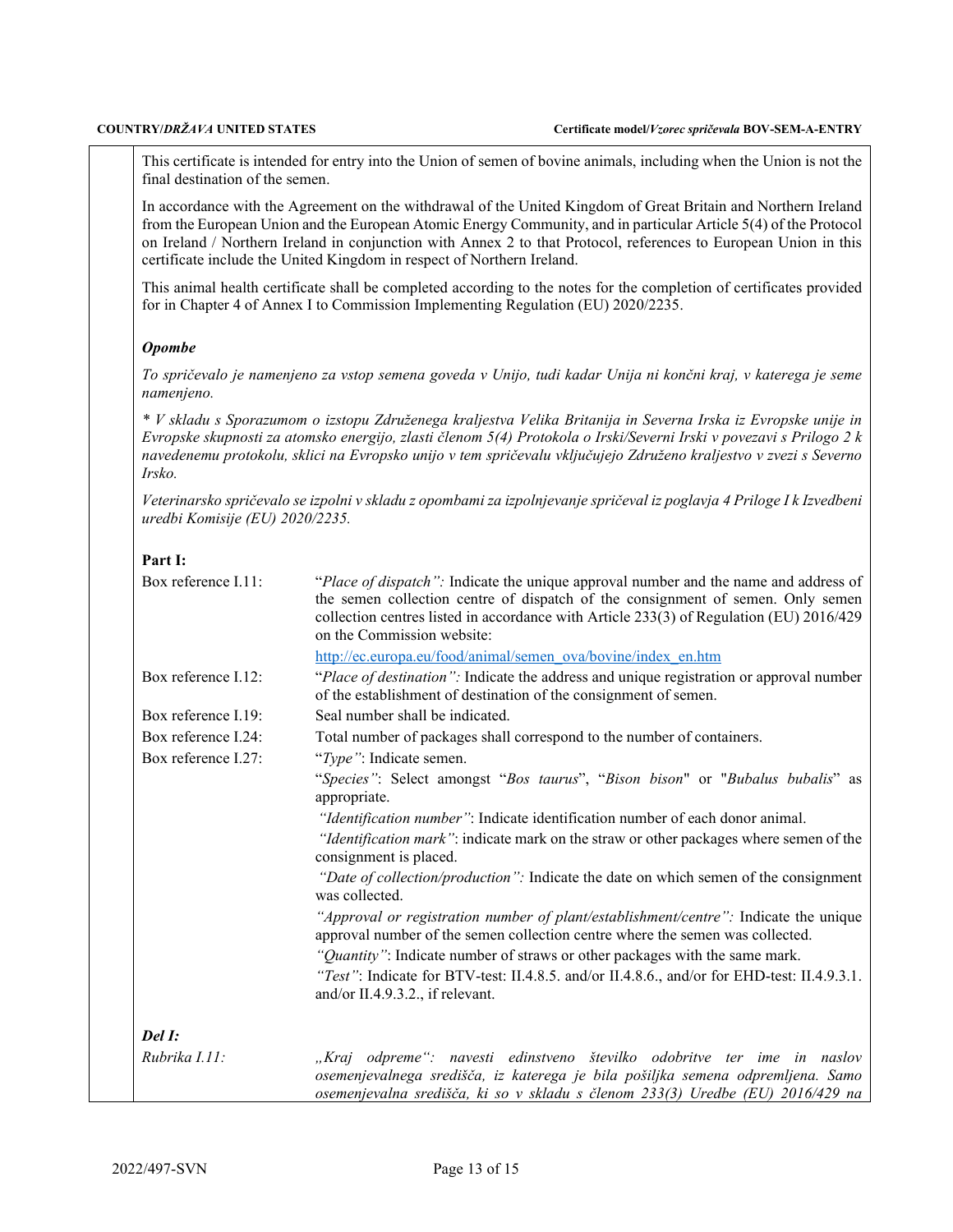**COUNTRY/***DRŽAVA* **UNITED STATES Certificate model/***Vzorec spričevala* **BOV-SEM-A-ENTRY**

|                   |                                                                                                                                                                                                                                                          | seznamu na spletni strani Komisije:                                                                                                                                  |  |
|-------------------|----------------------------------------------------------------------------------------------------------------------------------------------------------------------------------------------------------------------------------------------------------|----------------------------------------------------------------------------------------------------------------------------------------------------------------------|--|
|                   |                                                                                                                                                                                                                                                          | http://ec.europa.eu/food/animal/semen_ova/bovine/index_en.htm.                                                                                                       |  |
|                   | Rubrika I.12:                                                                                                                                                                                                                                            | "Namembni kraj": navesti naslov in edinstveno registracijsko številko ali številko<br>odobritve obrata, v katerega je pošiljka semena namenjena.                     |  |
|                   | Rubrika I.19:                                                                                                                                                                                                                                            | Navesti številko zalivke.                                                                                                                                            |  |
| Rubrika I.24:     |                                                                                                                                                                                                                                                          | Skupno število pakiranj ustreza številu zabojnikov.                                                                                                                  |  |
|                   | Rubrika I.27:                                                                                                                                                                                                                                            | "Vrsta": navesti seme.                                                                                                                                               |  |
|                   |                                                                                                                                                                                                                                                          | "Vrsta": ustrezno izbrati "Bos taurus", "Bison bison" ali "Bubalus bubalis".                                                                                         |  |
|                   |                                                                                                                                                                                                                                                          | "Identifikacijska številka": navesti identifikacijsko številko vsake živali darovalke.                                                                               |  |
|                   |                                                                                                                                                                                                                                                          | "Identifikacijska oznaka": navesti oznako na slamici ali drugi embalaži, v katero je<br>spravljeno seme iz pošiljke.                                                 |  |
|                   |                                                                                                                                                                                                                                                          | "Datum odvzema/zbiranja/pridobitve:" navesti datum, ko je bilo seme iz pošiljke<br>odvzeto.                                                                          |  |
|                   |                                                                                                                                                                                                                                                          | "Številka odobritve ali registracijska številka obrata/središča": navesti edinstveno<br>številko odobritve osemenjevalnega središča, v katerem je bilo seme odvzeto. |  |
|                   |                                                                                                                                                                                                                                                          | "Količina": navesti število slamic ali druge embalaže z isto oznako.                                                                                                 |  |
|                   |                                                                                                                                                                                                                                                          | "Test": navesti za test za BTV: II.4.8.5 in/ali II.4.8.6 in/ali za test za EHD: II.4.9.3.1<br>in/ali II.4.9.3.2, če je ustrezno.                                     |  |
| Part II:          |                                                                                                                                                                                                                                                          |                                                                                                                                                                      |  |
| (1)               | Delete if not applicable.                                                                                                                                                                                                                                |                                                                                                                                                                      |  |
| (2)               | Only for a third country, territory or zone thereof with opening date in accordance with column 9 of the table<br>in part 1 of Annex II to Implementing Regulation (EU) 2021/404.                                                                        |                                                                                                                                                                      |  |
| (3)               | Only semen collection centres listed in accordance with Article 233(3) of Regulation (EU) 2016/429 on the<br>Commission website: http://ec.europa.eu/food/animal/semen_ova/bovine/index_en.htm.                                                          |                                                                                                                                                                      |  |
| (4)               | Applicable for frozen semen.                                                                                                                                                                                                                             |                                                                                                                                                                      |  |
| (5)               | Applicable for fresh and chilled semen.                                                                                                                                                                                                                  |                                                                                                                                                                      |  |
| (6)               | Not applicable to animals which come from an establishment not free from enzootic bovine leukosis and which<br>are less than 2 years of age as referred to in Article $20(2)(a)$ of Delegated Regulation (EU) 2020/686.                                  |                                                                                                                                                                      |  |
| (7)               | Applicable only to seronegative animals.                                                                                                                                                                                                                 |                                                                                                                                                                      |  |
| (8)               | Applicable only to bulls in semen production or having contact with bulls in semen production. Bulls returning<br>to collection after a lay-off period of more than 6 months shall be tested during a period of 30 days prior to<br>resuming production. |                                                                                                                                                                      |  |
| (9)               | Insert the name(s) of the antibiotic(s) added and its (their) concentration or the commercial name of the semen<br>diluent containing antibiotics.                                                                                                       |                                                                                                                                                                      |  |
| Del II:           |                                                                                                                                                                                                                                                          |                                                                                                                                                                      |  |
| $\left( l\right)$ | Neustrezno črtati.                                                                                                                                                                                                                                       |                                                                                                                                                                      |  |
| (2)               | Samo za tretjo državo, njeno ozemlje ali območje z začetnim datumom v skladu s stolpcem 9 tabele v Prilogi<br>II, del 1, k Izvedbeni uredbi (EU) 2021/404.                                                                                               |                                                                                                                                                                      |  |
| (3)               | Samo osemenjevalna središča, ki so v skladu s členom 233(3) Uredbe (EU) 2016/429 na seznamu na spletni<br>strani Komisije: http://ec.europa.eu/food/animal/semen_ova/bovine/index_en.htm.                                                                |                                                                                                                                                                      |  |
| $\left(4\right)$  | Uporablja se za zamrznjeno seme.                                                                                                                                                                                                                         |                                                                                                                                                                      |  |
| (5)               |                                                                                                                                                                                                                                                          | Uporablja se za sveže in ohlajeno seme.                                                                                                                              |  |
| (6)               | Ne uporablja se za živali, ki prihajajo iz obrata, ki ni prost enzootske goveje levkoze, in ki so mlajše od dveh<br>let, kot je navedeno v členu 20(2)(a) Delegirane uredbe (EU) 2020/686.                                                               |                                                                                                                                                                      |  |
| (7)               | Uporablja se le za seronegativne živali.                                                                                                                                                                                                                 |                                                                                                                                                                      |  |
|                   |                                                                                                                                                                                                                                                          |                                                                                                                                                                      |  |